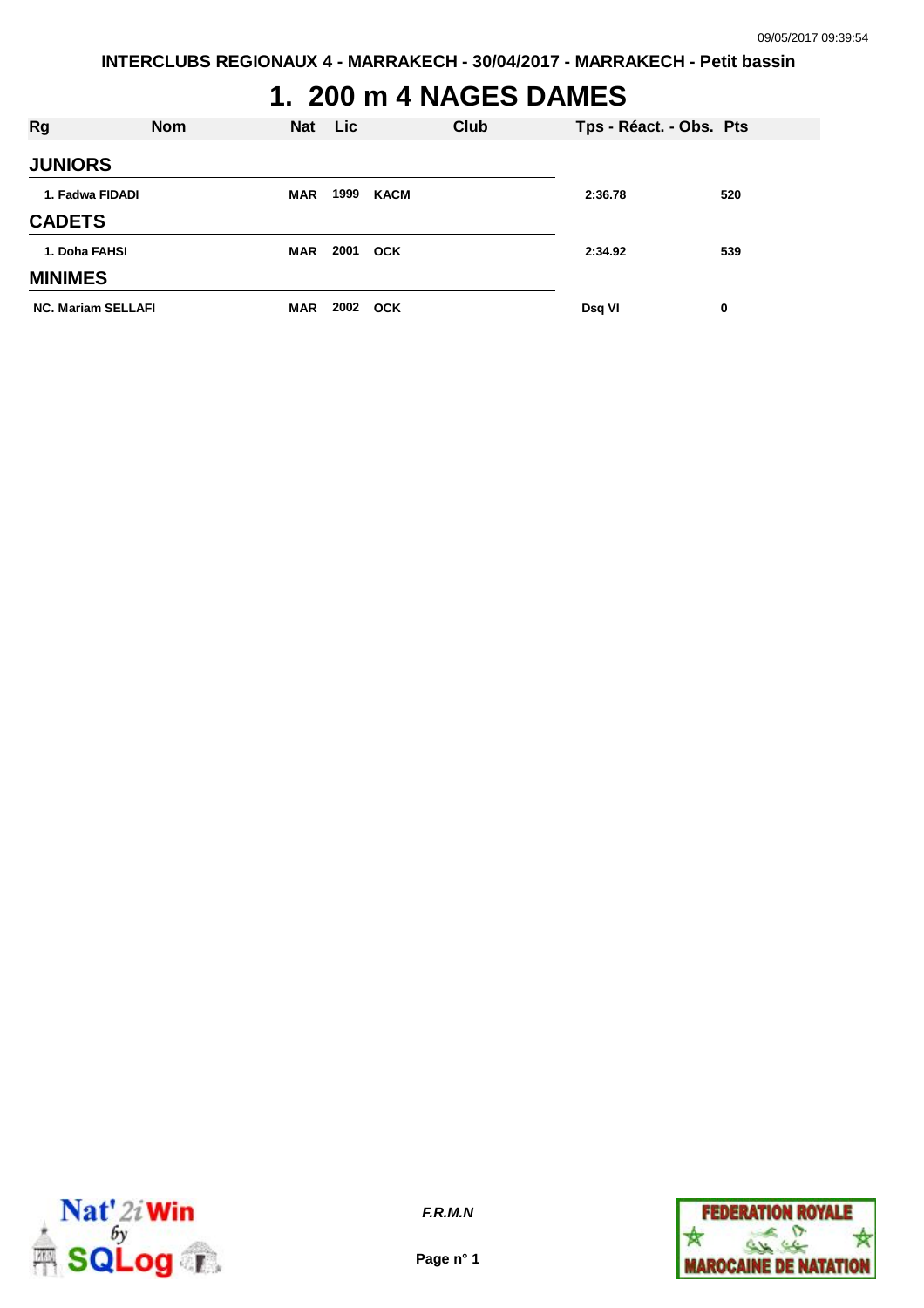### **2. 200 m 4 NAGES MESSIEURS**

| Rg                             | <b>Nom</b> | <b>Nat</b> | <b>Lic</b> |             | Club | Tps - Réact. - Obs. Pts |     |
|--------------------------------|------------|------------|------------|-------------|------|-------------------------|-----|
| <b>CADETS</b>                  |            |            |            |             |      |                         |     |
| 1. Abdelmajid ANKA SOUBAAI     |            | <b>MAR</b> | 2001       | <b>KACM</b> |      | 2:57.97                 | 265 |
| <b>TLD. Hicham EL GHOUFILI</b> |            | MAR        | 2000       | <b>KACM</b> |      | 3:02.54                 | 245 |
| <b>MINIMES</b>                 |            |            |            |             |      |                         |     |
| 1. Ouissam NAJIH               |            | MAR        | 2002       | <b>KACM</b> |      | 2:32.88                 | 418 |
| 2. Yahya MOUHIB                |            | <b>MAR</b> | 2002       | <b>OCK</b>  |      | 2:36.42                 | 390 |
| 3. Ismail ES SAMLALI           |            | <b>MAR</b> | 2002       | <b>OCK</b>  |      | 2:42.45                 | 348 |
| <b>TLD. Ziad SGHYAR</b>        |            | <b>MAR</b> | 2002       | <b>KACM</b> |      | 3:08.28                 | 224 |



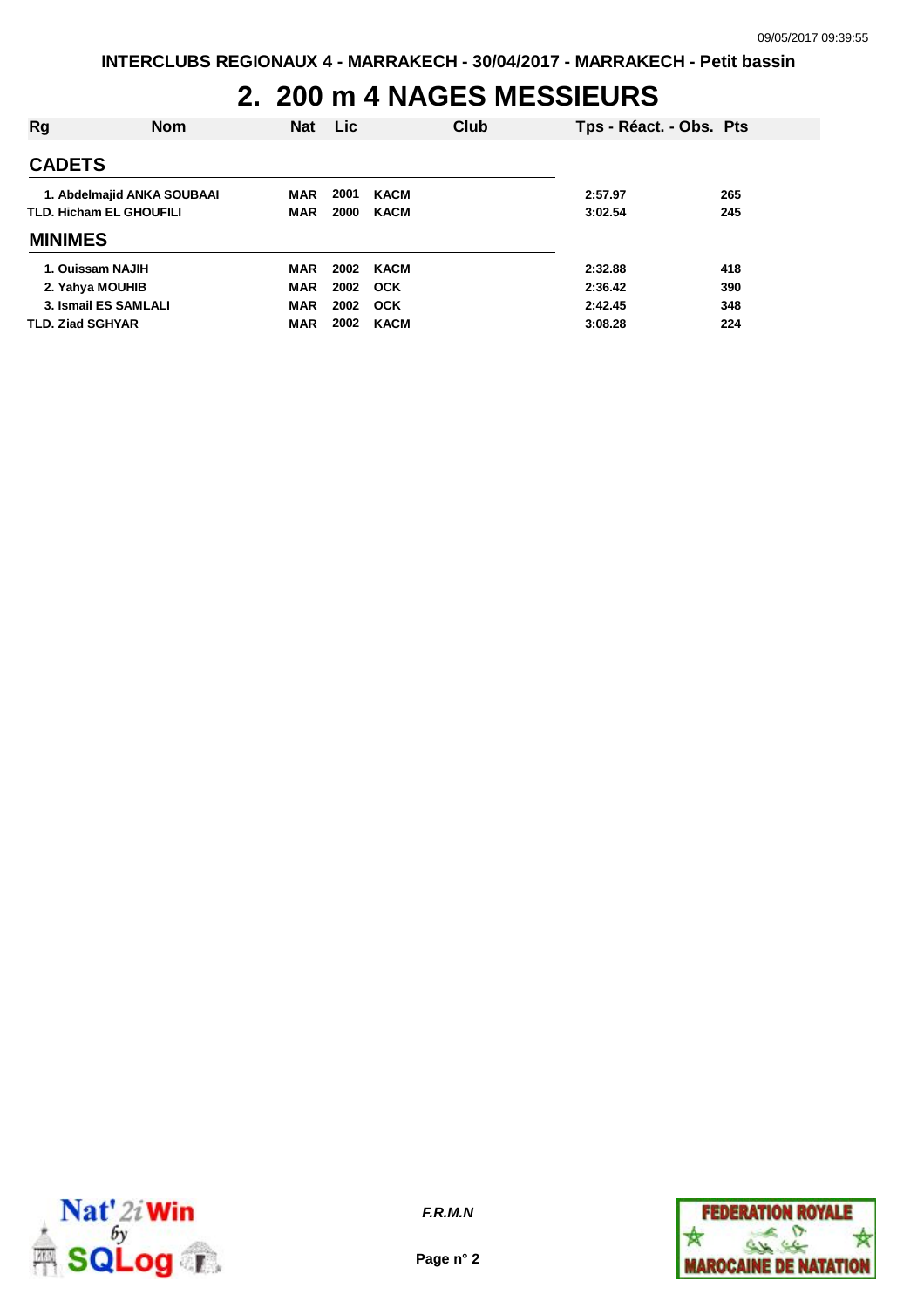#### **3. 50 m BRASSE DAMES**

| Rg             | <b>Nom</b>                    | Nat        | Lic  | Club        | Tps - Réact. - Obs. Pts |     |
|----------------|-------------------------------|------------|------|-------------|-------------------------|-----|
| <b>CADETS</b>  |                               |            |      |             |                         |     |
| 1. Ayya AJDI   |                               | <b>MAR</b> | 2001 | <b>KACM</b> | 37.66                   | 497 |
|                | 2. Mariam LAMGHARI            | <b>MAR</b> | 2000 | <b>OCK</b>  | 39.25                   | 439 |
|                | 3. Wissal NAFR                | <b>MAR</b> | 2000 | <b>OCK</b>  | 39.59                   | 428 |
|                | 4. Maria AIT BOUSERHANE       | <b>MAR</b> | 2001 | <b>JIHA</b> | 41.88                   | 361 |
| <b>MINIMES</b> |                               |            |      |             |                         |     |
|                | 1. Hafsa EL ABBARI            | <b>MAR</b> | 2002 | <b>OCK</b>  | 39.73                   | 423 |
| 2. Nidal BAYAR |                               | <b>MAR</b> | 2003 | <b>OCS</b>  | 42.81                   | 338 |
|                | 3. Ghita AIT EL HAJ           | <b>MAR</b> | 2002 | <b>JIHA</b> | 44.48                   | 302 |
|                | 4. Hala MALLOULI              | <b>MAR</b> | 2003 | <b>OCK</b>  | 44.97                   | 292 |
|                | 5. Oumniyya TOURBI            | <b>MAR</b> | 2003 | <b>CMND</b> | 46.41                   | 265 |
|                | <b>TLD. Salma EL MACHFOU</b>  | <b>MAR</b> | 2003 | <b>JIHA</b> | 48.38                   | 234 |
|                | <b>NC. Amira ELOUAZZANI</b>   | <b>MAR</b> | 2003 | <b>OCS</b>  | Frf n.d.                |     |
|                | <b>NC. Hibat Allah DOUADA</b> | <b>MAR</b> | 2002 | <b>KACM</b> | Dsq NI                  | 0   |
|                |                               |            |      |             |                         |     |



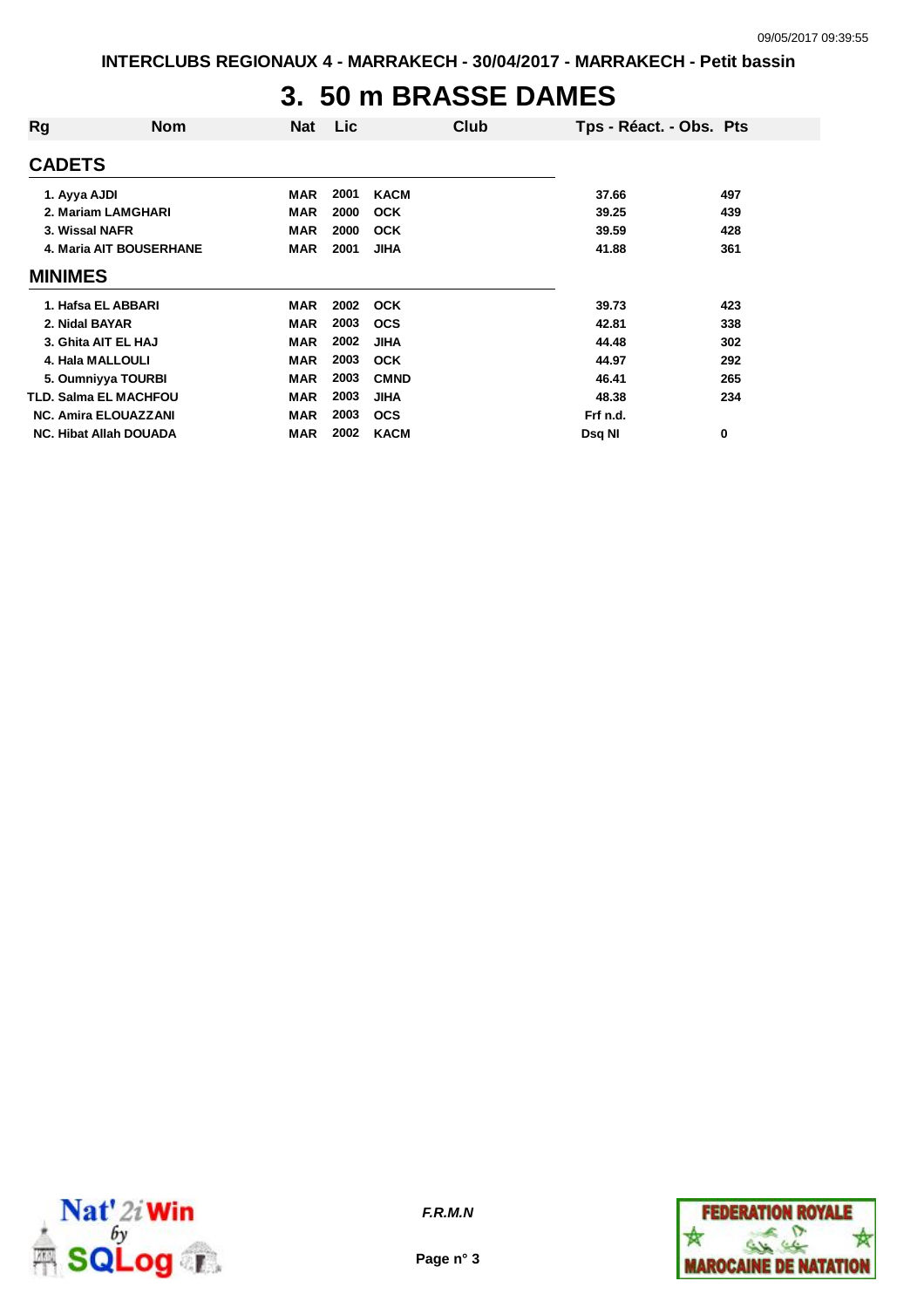# **4. 50 m BRASSE MESSIEURS**

| <b>Rg</b> | <b>Nom</b>                           | Nat        | Lic  |               | Club | Tps - Réact. - Obs. Pts |     |
|-----------|--------------------------------------|------------|------|---------------|------|-------------------------|-----|
|           | <b>SENIORS</b>                       |            |      |               |      |                         |     |
|           | 1. HAFID AIT BENCHIBA                | MAR        | 1991 | <b>JIHA</b>   |      | 35.13                   | 437 |
|           | <b>TLD. Hamza OUASSAS</b>            | <b>MAR</b> | 1991 | <b>CBN</b>    |      | 41.60                   | 263 |
|           | <b>TLD. Ayoub ESSALEHI</b>           | <b>MAR</b> | 1995 | <b>CMM</b>    |      | 43.56                   | 229 |
|           | <b>NC. Anas GHAFEL</b>               | <b>MAR</b> | 1993 | <b>CMM</b>    |      | Frf n.d.                |     |
|           | <b>NC. Jamal HOUZAM</b>              | <b>MAR</b> | 1981 | <b>COMN</b>   |      | Frf n.d.                |     |
|           | <b>NC. Karim MOUCHARIQ</b>           | <b>MAR</b> | 1988 | <b>COMN</b>   |      | Frf n.d.                |     |
|           | <b>JUNIORS</b>                       |            |      |               |      |                         |     |
|           | <b>TLD. Mohamed EL QORRI</b>         | <b>MAR</b> | 1999 | <b>CMM</b>    |      | 42.51                   | 247 |
|           | <b>CADETS</b>                        |            |      |               |      |                         |     |
|           | 1. Anas OUGOUIS                      | MAR        | 2001 | <b>OCK</b>    |      | 34.72                   | 453 |
|           | 2. Mehdi QAISSOUNI                   | <b>MAR</b> | 2001 | <b>OCS</b>    |      | 34.91                   | 446 |
|           | 3. Mohammed COURDI                   | <b>MAR</b> | 2001 | <b>OCS</b>    |      | 35.13                   | 437 |
|           | 4. El Mehdi DIANE                    | <b>MAR</b> | 2001 | <b>ASAMIN</b> |      | 35.78                   | 414 |
|           | 5. Anas AIT HADDOUCH                 | <b>MAR</b> | 2001 | <b>ASAMIN</b> |      | 36.88                   | 378 |
|           | 6. Omar EL HAMDANI                   | MAR        | 2001 | <b>JIHA</b>   |      | 36.89                   | 378 |
|           | 7. Oussama ALIOUI                    | MAR        | 2000 | <b>OCS</b>    |      | 38.03                   | 345 |
|           | 8. Mustafa AITBELLA                  | MAR        | 2000 | <b>OCS</b>    |      | 41.13                   | 272 |
|           | 9. Mustapha KHATIM                   | MAR        | 2000 | <b>CMND</b>   |      | 42.00                   | 256 |
|           | <b>TLD. Youness BELBOUKHARI</b>      | MAR        | 2000 | <b>CBN</b>    |      | 42.27                   | 251 |
|           | <b>TLD. Ayoub EL HAMDOUNI</b>        | MAR        | 2001 | <b>OCS</b>    |      | 42.66                   | 244 |
|           | <b>TLD. Amine CHIHAZ</b>             | MAR        | 2001 | <b>CBN</b>    |      | 42.76                   | 242 |
|           | <b>TLD. Amine TORCHI</b>             | MAR        | 2000 | <b>CMM</b>    |      | 44.72                   | 212 |
|           | <b>NC. Yassine NASER</b>             | MAR        | 2001 | <b>CMM</b>    |      | Frf n.d.                |     |
|           | <b>NC. Younes ELBEZOUARI</b>         | MAR        | 2001 | <b>CMM</b>    |      | Frf n.d.                |     |
|           | <b>MINIMES</b>                       |            |      |               |      |                         |     |
|           | 1. Ilyasse ALIOUI                    | MAR        | 2002 | <b>OCS</b>    |      | 36.88                   | 378 |
|           | 2. Ilias LIZE                        | MAR        | 2002 | <b>CMND</b>   |      | 37.72                   | 353 |
|           | 3. Imad AFEJDGHANE                   | MAR        | 2002 | <b>ASAMIN</b> |      | 37.97                   | 346 |
|           | 4. Mounir ZAHIDI                     | <b>MAR</b> | 2002 | <b>JIHA</b>   |      | 38.45                   | 333 |
|           | 5. Riyad Abdelbasset ELBANNAY        | MAR        | 2003 | <b>OCK</b>    |      | 40.63                   | 282 |
|           | 6. Achraf HMAITTANE                  | MAR        | 2003 | <b>CBN</b>    |      | 40.86                   | 278 |
|           | 7. Yahya MOUHIB                      | MAR        | 2002 | <b>OCK</b>    |      | 41.00                   | 275 |
|           | 8. Amjad SAISSI                      | MAR        | 2003 | <b>OCS</b>    |      | 42.20                   | 252 |
|           | 9. Yassine JAA                       | <b>MAR</b> | 2003 | <b>CBN</b>    |      | 42.25                   | 251 |
|           | 10. Mohamed Reda ENNAZIHI            | <b>MAR</b> | 2002 | <b>OCS</b>    |      | 42.34                   | 250 |
|           | 11. Anwar SAISSI                     | <b>MAR</b> | 2003 | <b>OCS</b>    |      | 42.84                   | 241 |
|           | 12. Achraf BENRBIB                   | <b>MAR</b> | 2003 | <b>OCS</b>    |      | 42.88                   | 240 |
|           | 13. Abdelhadi SALAH                  | <b>MAR</b> | 2003 | <b>OCK</b>    |      | 43.30                   | 233 |
|           | 14. Anas EL FALI                     | <b>MAR</b> | 2002 | <b>JIHA</b>   |      | 43.50                   | 230 |
|           | 15. Anas LAMKHIDA                    | <b>MAR</b> | 2003 | <b>KACM</b>   |      | 43.82                   | 225 |
|           | <b>TLD. Youssef KHAOURI MAHIR</b>    | MAR        | 2003 | <b>CBN</b>    |      | 45.22                   | 205 |
|           | <b>TLD. Samy CHERIF</b>              | <b>MAR</b> | 2002 | <b>OCS</b>    |      | 46.44                   | 189 |
|           | <b>TLD. Abd EI Kaddouss ERRIFAIY</b> | MAR        | 2002 | <b>CMM</b>    |      | 46.88                   | 184 |
|           | <b>TLD. Youssef ELHAMIL</b>          | MAR        | 2003 | <b>JIHA</b>   |      | 46.95                   | 183 |
|           | <b>TLD. Youssef HASSANINE</b>        | MAR        | 2003 | <b>OCS</b>    |      | 48.76                   | 163 |
|           | <b>TLD. Elmehdi BELQARCH</b>         | <b>MAR</b> | 2002 | <b>CBN</b>    |      | 49.25                   | 158 |
|           | <b>TLD. Zakaria AFTIR</b>            | MAR        | 2002 | <b>CMM</b>    |      | 56.31                   | 106 |
|           | <b>TLD. Adam EL FATINE</b>           | MAR        | 2002 | <b>CMM</b>    |      | 58.56                   | 94  |
|           | <b>NC. Oussama BNITTO</b>            | MAR        | 2003 | KACM          |      | Frf n.d.                |     |
|           | <b>NC. Badr Eddine ARGUIEL</b>       | <b>MAR</b> | 2003 | <b>OCS</b>    |      | Frf n.d.                |     |
|           | NC. Abdelwadoud MAAT ALLAH           | MAR        | 2003 | <b>OCS</b>    |      | Frf n.d.                |     |
|           | <b>NC. Outman BELBAGARI</b>          | MAR        | 2002 | <b>CBN</b>    |      | Dsq NI                  | 0   |
|           | $NT = 1100$ contains:                |            |      |               |      |                         |     |



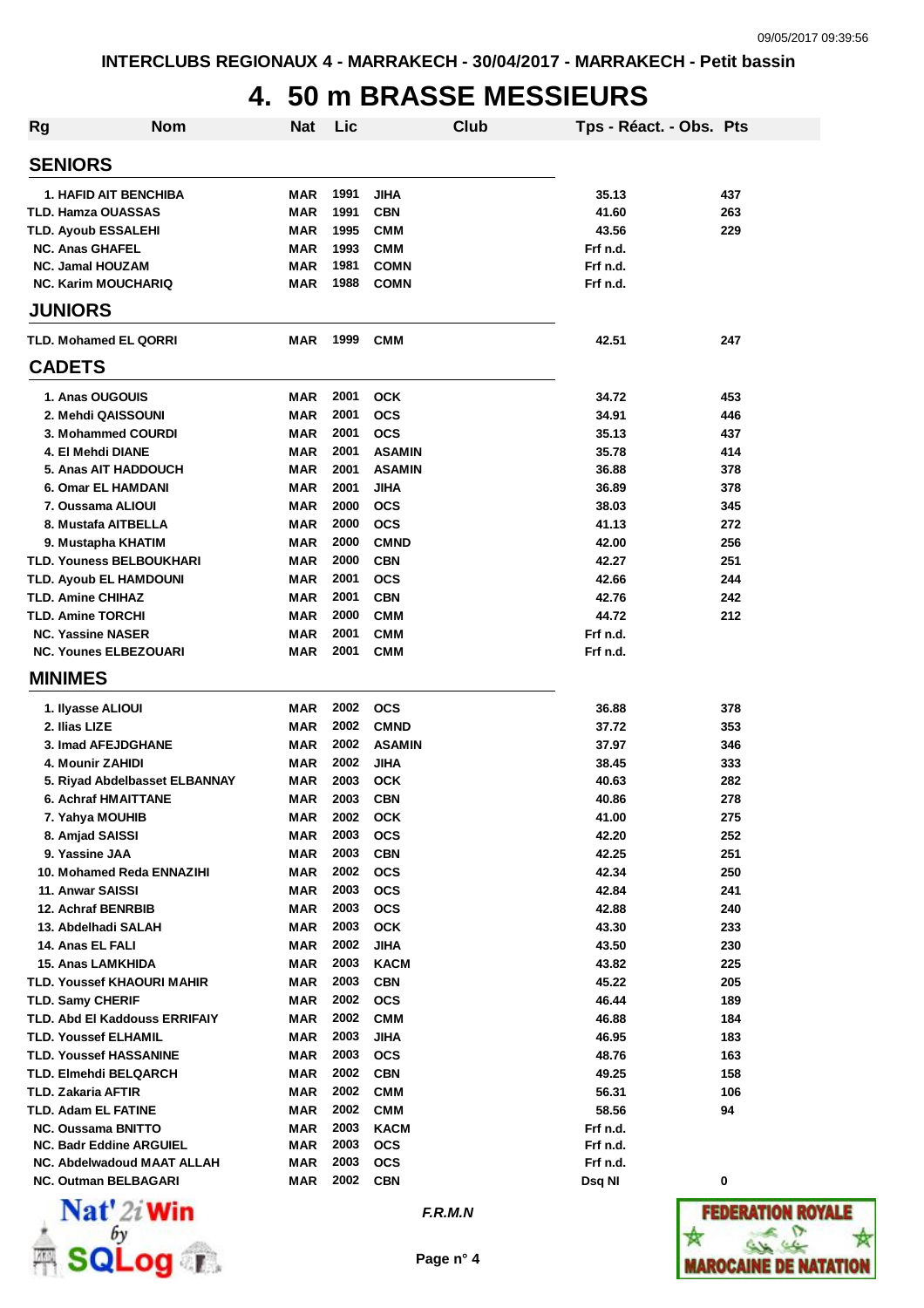**INTERCLUBS REGIONAUX 4 - MARRAKECH - 30/04/2017 - MARRAKECH - Petit bassin**

## **4. 50 m BRASSE MESSIEURS**

| Rg                    | <b>Nom</b> | <b>Nat</b> | Lic  |             | Club | Tps - Réact. - Obs. Pts |  |
|-----------------------|------------|------------|------|-------------|------|-------------------------|--|
| <b>MINIMES</b>        |            |            |      |             |      |                         |  |
| NC. Mohamed Adam SAIB |            | <b>MAR</b> | 2002 | <b>JIHA</b> |      | Dsg NI                  |  |



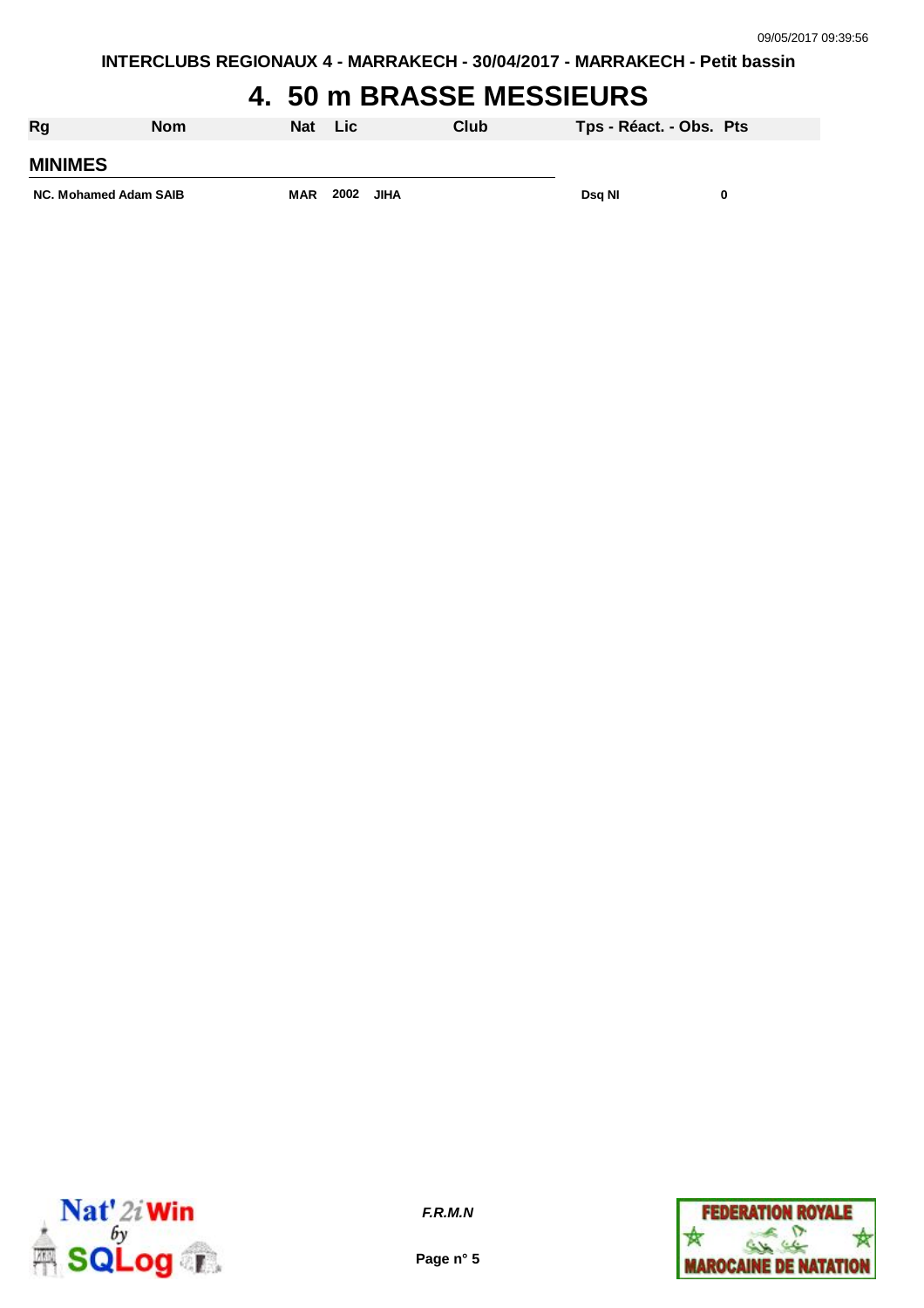**INTERCLUBS REGIONAUX 4 - MARRAKECH - 30/04/2017 - MARRAKECH - Petit bassin**

# **5. 400 m NAGE LIBRE DAMES**

| <b>Rg</b>         | <b>Nom</b> | <b>Nat</b> | <b>Lic</b> | Club | Tps - Réact. - Obs. Pts |     |
|-------------------|------------|------------|------------|------|-------------------------|-----|
| <b>CADETS</b>     |            |            |            |      |                         |     |
| 1. Wissal NAFR    |            | <b>MAR</b> | 2000 OCK   |      | 5:21.03                 | 409 |
| <b>MINIMES</b>    |            |            |            |      |                         |     |
| 1. Oumaima FADILE |            | <b>MAR</b> | 2002 OCK   |      | 5:32.00                 | 370 |



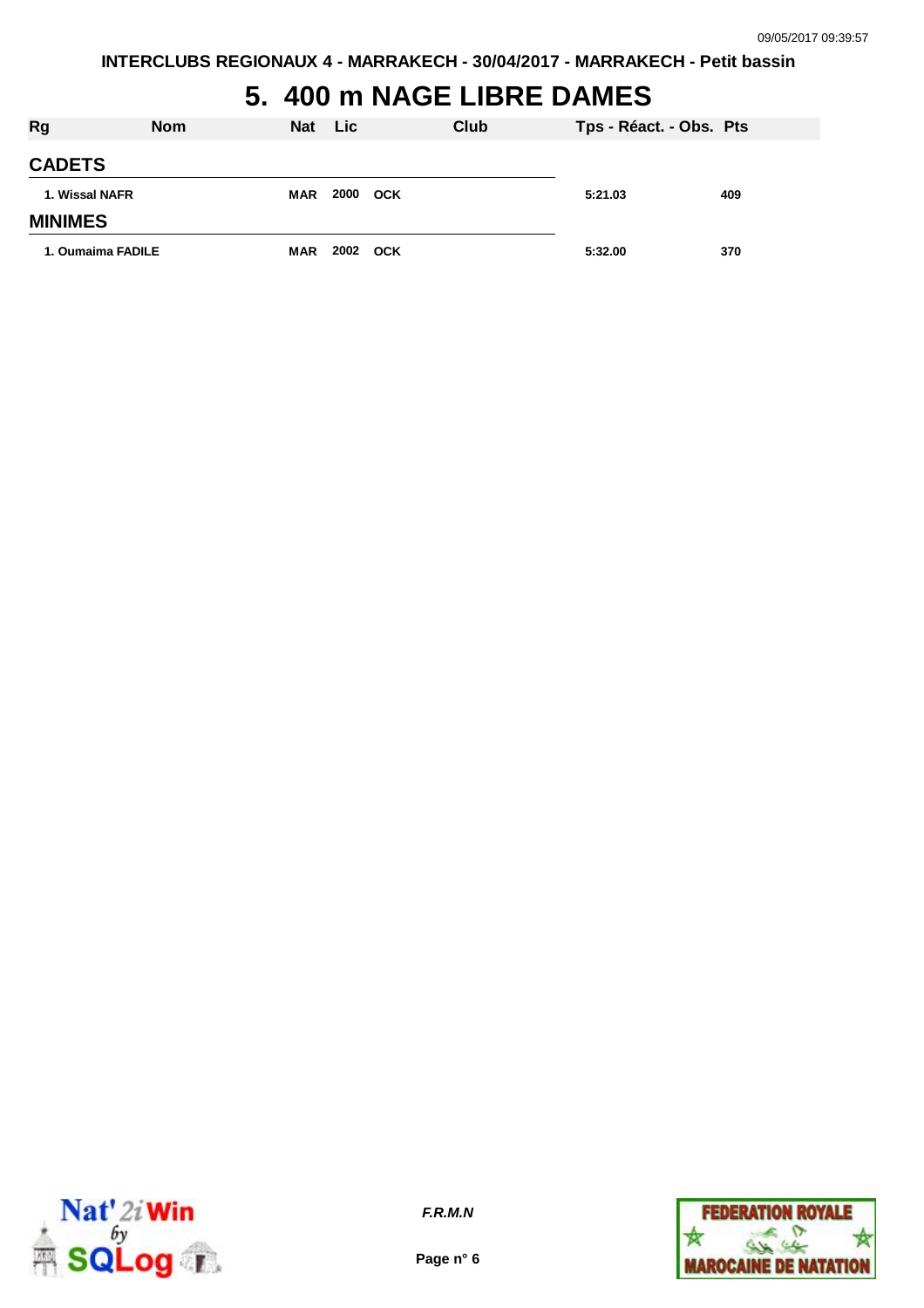# **6. 400 m NAGE LIBRE MESSIEURS**

| Rg                              | <b>Nom</b>                     | <b>Nat</b> | Lic  | Club          | Tps - Réact. - Obs. Pts |     |
|---------------------------------|--------------------------------|------------|------|---------------|-------------------------|-----|
| <b>JUNIORS</b>                  |                                |            |      |               |                         |     |
| <b>NC. Achraf LAKHDAR</b>       |                                | <b>MAR</b> | 1998 | <b>KACM</b>   | Abandon                 | 0   |
| <b>CADETS</b>                   |                                |            |      |               |                         |     |
|                                 | 1. Saad Amine DABBAR           | <b>MAR</b> | 2000 | <b>OCK</b>    | 4:25.22                 | 571 |
| 2. Yassine SAFIR                |                                | <b>MAR</b> | 2001 | <b>ASAMIN</b> | 4:41.91                 | 475 |
|                                 | 3. Othmane BENLACHHAB          | <b>MAR</b> | 2001 | <b>ASAMIN</b> | 5:00.13                 | 394 |
|                                 | NC. Nasser Eddine BAZTIRI      | <b>MAR</b> | 2000 | <b>CKM</b>    | Frf n.d.                |     |
| <b>NC. Abdelmoughit CHHABNI</b> |                                | <b>MAR</b> | 2000 | <b>CMM</b>    | Frf n.d.                |     |
| <b>MINIMES</b>                  |                                |            |      |               |                         |     |
|                                 | 1. Monssif HAITAM              | <b>MAR</b> | 2002 | <b>OCK</b>    | 4:46.14                 | 454 |
|                                 | 2. Lounes MOUHOUBI             | <b>MAR</b> | 2002 | <b>CBN</b>    | 4:53.48                 | 421 |
|                                 | 3. Youssef KARADA              | <b>MAR</b> | 2003 | <b>CBN</b>    | 4:55.06                 | 414 |
|                                 | <b>4. Younes BELKHDARE</b>     | MAR        | 2002 | <b>ASAMIN</b> | 5:34.53                 | 284 |
|                                 | 5. Ayoub BOUGANDOULA           | <b>MAR</b> | 2002 | <b>OCK</b>    | 5:35.38                 | 282 |
| 6. Mounir ZAHIDI                |                                | <b>MAR</b> | 2002 | <b>JIHA</b>   | 5:39.47                 | 272 |
|                                 | 7. Ilyas BKHIBKHI              | <b>MAR</b> | 2002 | <b>CMND</b>   | 5:41.03                 | 268 |
|                                 | 8. Achraf HMAITTANE            | <b>MAR</b> | 2003 | <b>CBN</b>    | 5:49.47                 | 249 |
| 9. Youssef TABIT                |                                | <b>MAR</b> | 2003 | <b>ASAMIN</b> | 5:55.28                 | 237 |
|                                 | 10. Riyad Abdelbasset ELBANNAY | <b>MAR</b> | 2003 | <b>OCK</b>    | 6:09.06                 | 212 |



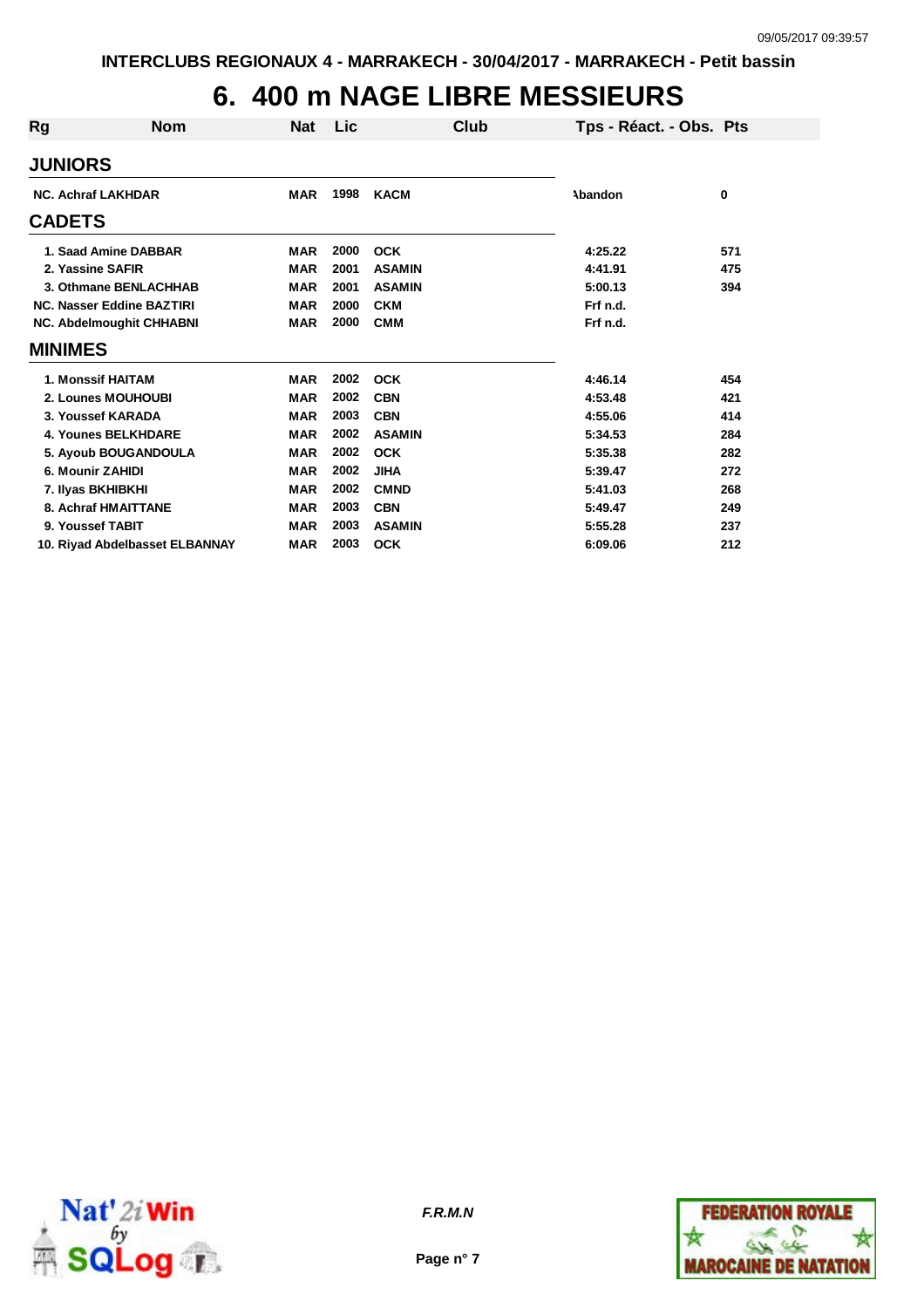**INTERCLUBS REGIONAUX 4 - MARRAKECH - 30/04/2017 - MARRAKECH - Petit bassin**

## **7. 200 m DOS DAMES**

| <b>Rg</b>                 | <b>Nom</b> | <b>Nat</b> | <b>Lic</b> |            | Club | Tps - Réact. - Obs. Pts |     |
|---------------------------|------------|------------|------------|------------|------|-------------------------|-----|
| <b>CADETS</b>             |            |            |            |            |      |                         |     |
| <b>NC. Kaoutar KHALED</b> |            | MAR        | 2001       | <b>OCK</b> |      | Abandon                 | 0   |
| <b>MINIMES</b>            |            |            |            |            |      |                         |     |
| 1. Oumaima FADILE         |            | <b>MAR</b> | 2002 OCK   |            |      | 2:58.63                 | 335 |
| 2. Yasmine BANADI         |            | <b>MAR</b> | 2003       | <b>OCK</b> |      | 3:08.13                 | 286 |



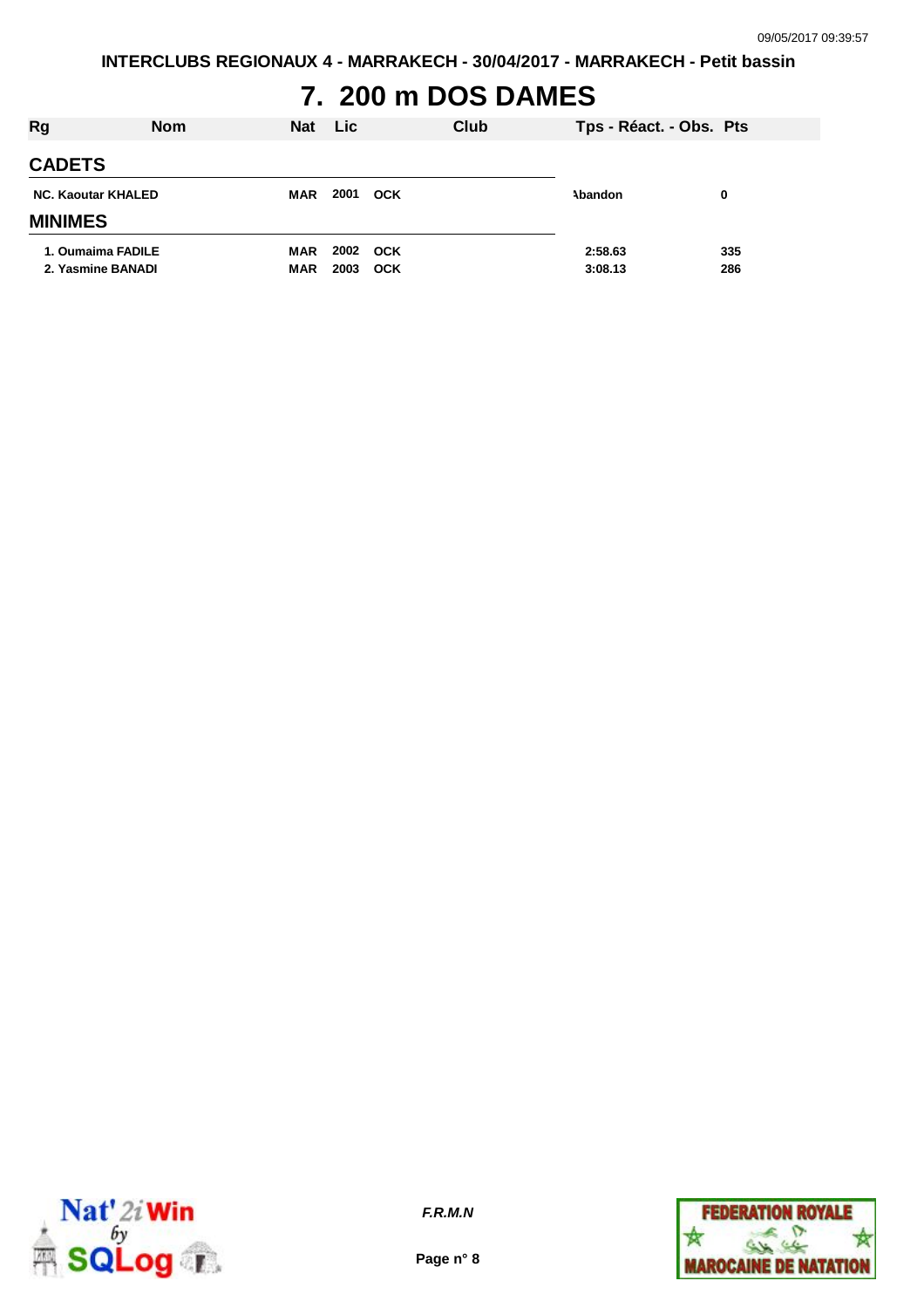## **8. 200 m DOS MESSIEURS**

| Rg             | <b>Nom</b>               | <b>Nat</b> | <b>Lic</b> | Club   | Tps - Réact. - Obs. Pts |     |
|----------------|--------------------------|------------|------------|--------|-------------------------|-----|
| <b>MINIMES</b> |                          |            |            |        |                         |     |
|                | 1. Mohamed Amine DIDOUCH | MAR        | 2003       | ASAMIN | 2:42.69                 | 325 |
|                | 2. Othmane AIT SALAH     | <b>MAR</b> | 2002       | JIHA   | 2:58.09                 | 248 |



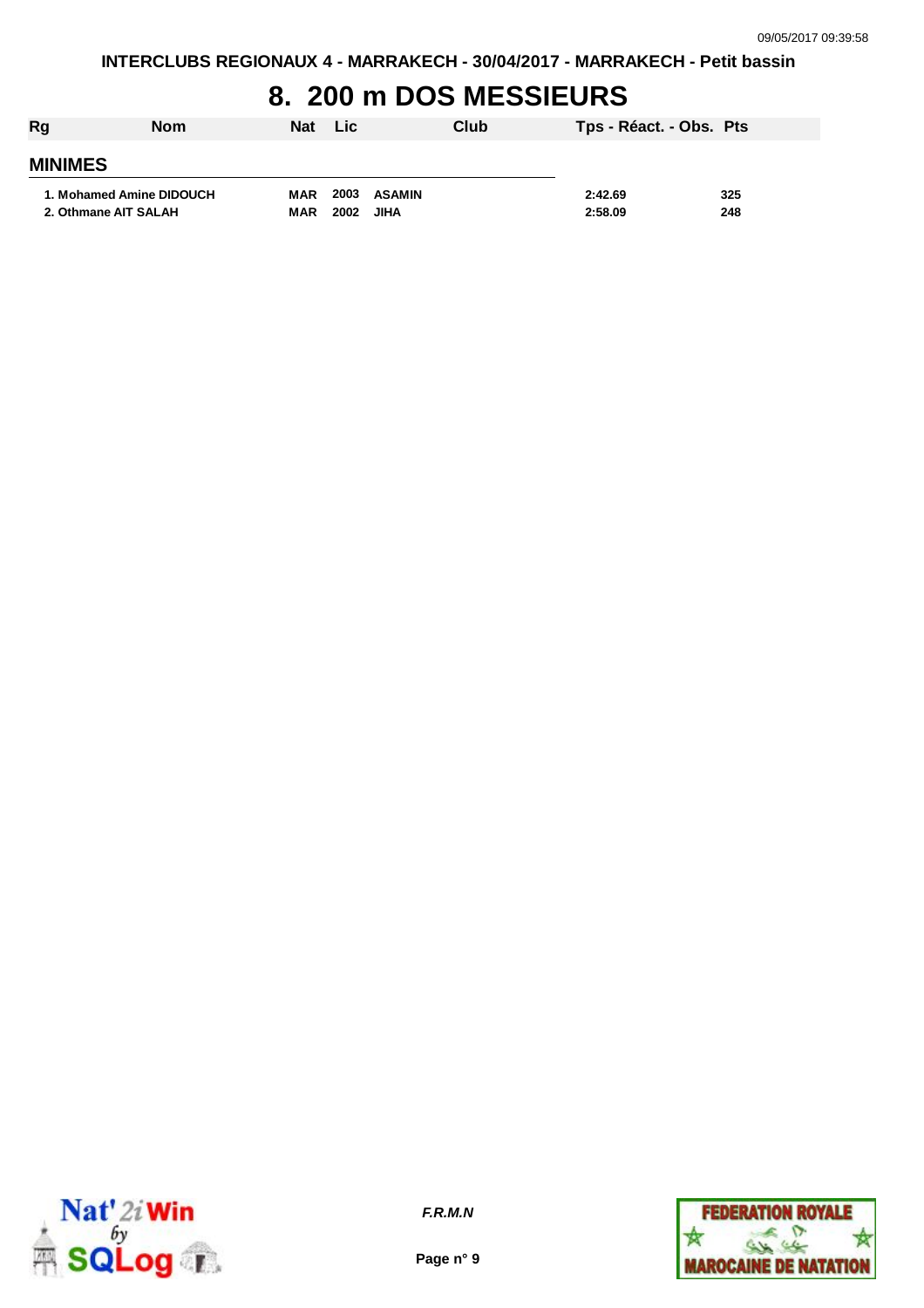#### **9. 100 m PAPILLON DAMES**

| Rg                 | <b>Nom</b> | <b>Nat</b> | Lic.     | Club | Tps - Réact. - Obs. Pts |     |
|--------------------|------------|------------|----------|------|-------------------------|-----|
| <b>MINIMES</b>     |            |            |          |      |                         |     |
| 1. Mariam SELLAFI  |            | MAR        | 2002 OCK |      | 1:13.81                 | 436 |
| 2. Hafsa EL ABBARI |            | <b>MAR</b> | 2002 OCK |      | 1:14.98                 | 416 |



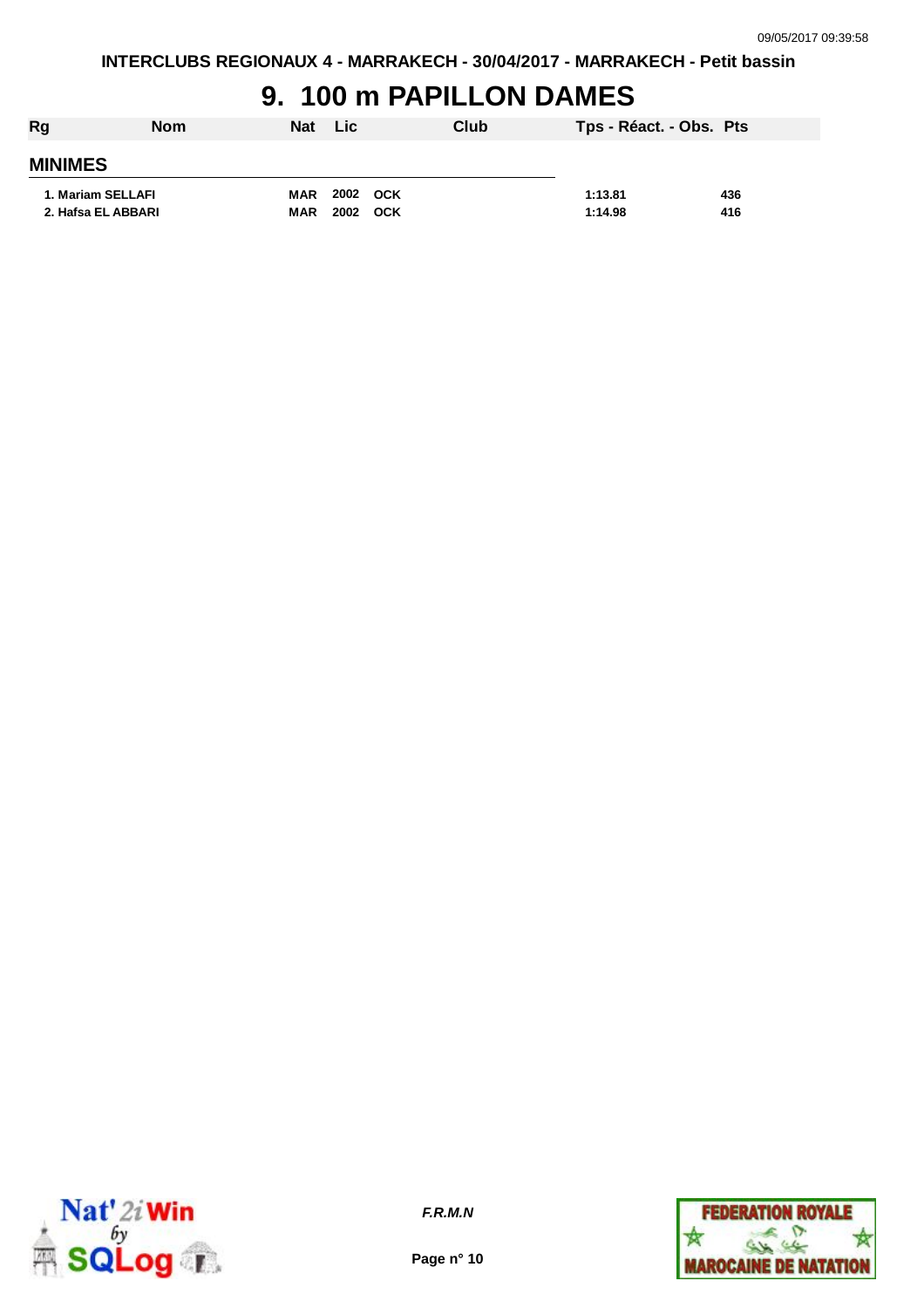#### **10. 100 m PAPILLON MESSIEURS**

| Rg                    | <b>Nom</b> | Nat        | - Lic |               | Club | Tps - Réact. - Obs. Pts |     |
|-----------------------|------------|------------|-------|---------------|------|-------------------------|-----|
| <b>CADETS</b>         |            |            |       |               |      |                         |     |
| 1. Othmane BENLACHHAB |            | <b>MAR</b> | 2001  | <b>ASAMIN</b> |      | 1:14.28                 | 301 |



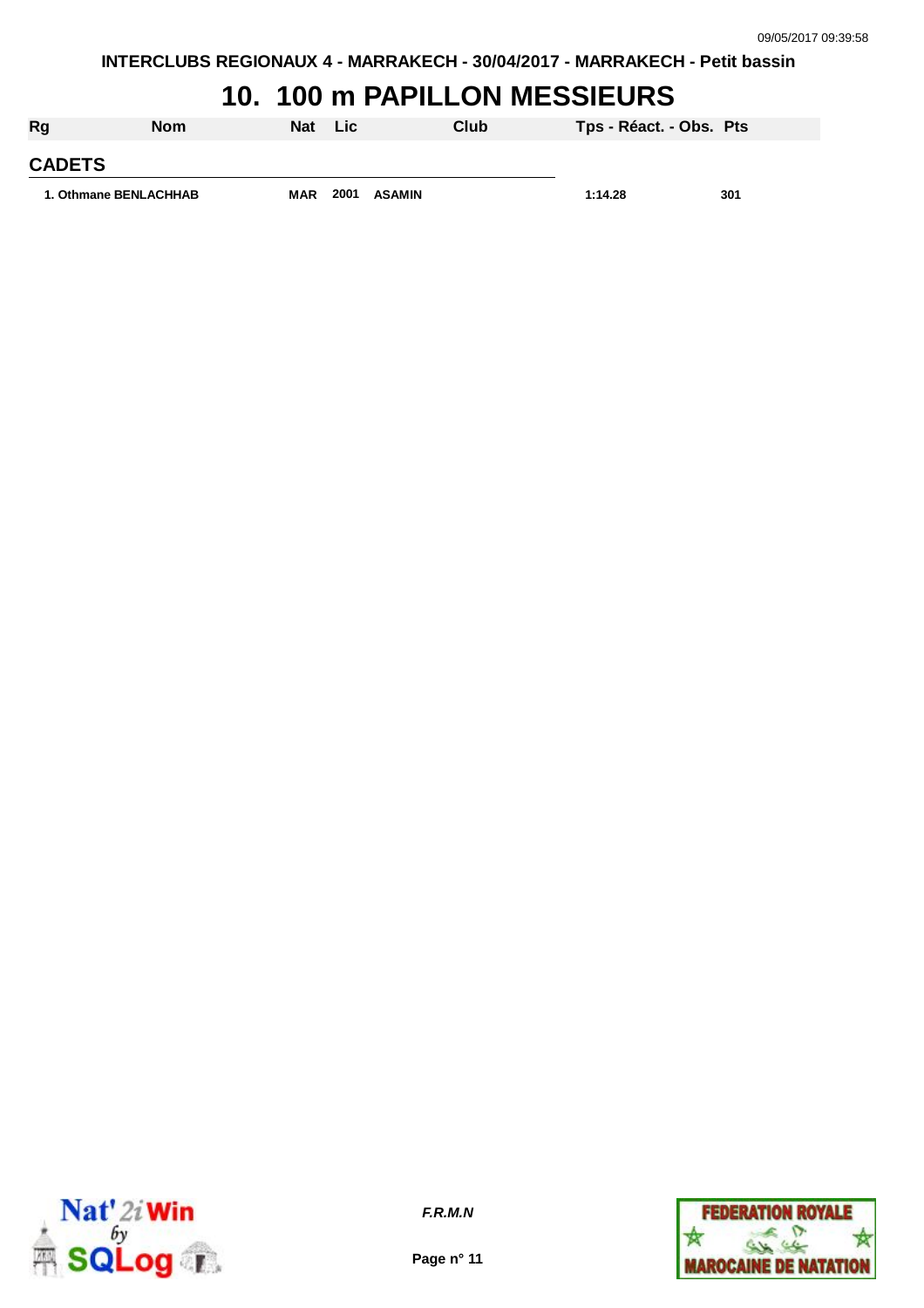#### **11. 100 m NAGE LIBRE DAMES**

| Rg                      | <b>Nom</b>                     | Nat        | Lic  | Club        | Tps - Réact. - Obs. Pts |     |
|-------------------------|--------------------------------|------------|------|-------------|-------------------------|-----|
| <b>CADETS</b>           |                                |            |      |             |                         |     |
| 1. Hiba FAHSI           |                                | <b>MAR</b> | 2001 | <b>OCK</b>  | 1:00.47                 | 638 |
|                         | 2. Mariam LAMGHARI             | <b>MAR</b> | 2000 | <b>OCK</b>  | 1:05.91                 | 493 |
| 3. Wissal NAFR          |                                | <b>MAR</b> | 2000 | <b>OCK</b>  | 1:07.11                 | 467 |
|                         | 4. Kaoutar KHALED              | <b>MAR</b> | 2001 | <b>OCK</b>  | 1:09.59                 | 419 |
|                         | <b>TLD. Karima ALAYOUD</b>     | <b>MAR</b> | 2001 | <b>CMND</b> | 1:17.50                 | 303 |
| <b>TLD. Rim LAABIED</b> |                                | <b>MAR</b> | 2001 | <b>CMND</b> | 1:23.31                 | 244 |
|                         | <b>TLD. Zineb DRIOUACHE</b>    | <b>MAR</b> | 2000 | <b>CMND</b> | 1:24.34                 | 235 |
| <b>MINIMES</b>          |                                |            |      |             |                         |     |
|                         | 1. Mariam SELLAFI              | <b>MAR</b> | 2002 | <b>OCK</b>  | 1:02.88                 | 567 |
|                         | 2. Hafsa EL ABBARI             | <b>MAR</b> | 2002 | <b>OCK</b>  | 1:06.35                 | 483 |
|                         | 3. Oumaima FADILE              | <b>MAR</b> | 2002 | <b>OCK</b>  | 1:09.06                 | 428 |
|                         | 4. Ghita AIT EL HAJ            | <b>MAR</b> | 2002 | <b>JIHA</b> | 1:16.14                 | 319 |
|                         | 5. Yasmine BANADI              | <b>MAR</b> | 2003 | <b>OCK</b>  | 1:18.41                 | 292 |
|                         | <b>TLD. Hibat Allah DOUADA</b> | <b>MAR</b> | 2002 | <b>KACM</b> | 1:27.50                 | 210 |
|                         | <b>TLD. Amina DRIOUACHE</b>    | <b>MAR</b> | 2002 | <b>CMND</b> | 1:30.63                 | 189 |
|                         | <b>NC. Tamima EL HOMAM</b>     | <b>MAR</b> | 2003 | <b>CKM</b>  | Frf n.d.                |     |
| <b>NC. Salma MOUNA</b>  |                                | <b>MAR</b> | 2002 | <b>CMND</b> | Frf n.d.                |     |



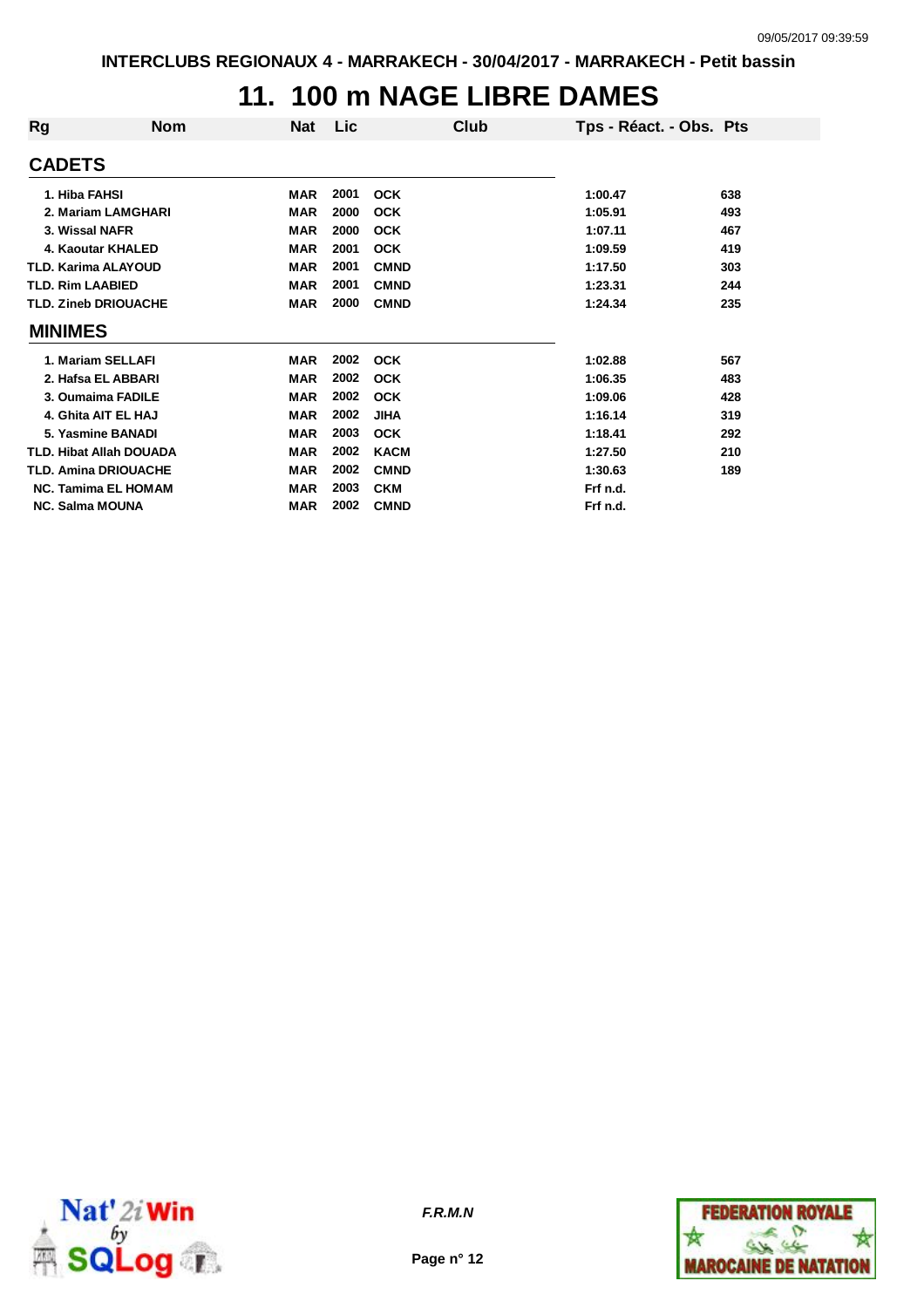## **12. 100 m NAGE LIBRE MESSIEURS**

| Rg | <b>Nom</b>                                                                  | <b>Nat</b> | Lic          |                              | Club | Tps - Réact. - Obs. Pts |                          |
|----|-----------------------------------------------------------------------------|------------|--------------|------------------------------|------|-------------------------|--------------------------|
|    | <b>SENIORS</b>                                                              |            |              |                              |      |                         |                          |
|    | 1. Younes Taha NADIFIYINE                                                   | MAR        | 1995         | <b>KACM</b>                  |      | 59.73                   | 484                      |
|    | 2. Karim ITRO                                                               | <b>MAR</b> | 1992         | <b>CMND</b>                  |      | 1:02.82                 | 416                      |
|    | <b>TLD. Ayoub ESSALEHI</b>                                                  | <b>MAR</b> | 1995         | <b>CMM</b>                   |      | 1:15.71                 | 237                      |
|    | <b>NC. Anas GHAFEL</b>                                                      | <b>MAR</b> | 1993         | <b>CMM</b>                   |      | Frf n.d.                |                          |
|    | <b>NC. Karim MOUCHARIQ</b>                                                  | <b>MAR</b> | 1988         | <b>COMN</b>                  |      | Frf n.d.                |                          |
|    | <b>JUNIORS</b>                                                              |            |              |                              |      |                         |                          |
|    | 1. Achraf LAKHDAR                                                           | MAR        | 1998         | <b>KACM</b>                  |      | 1:02.04                 | 432                      |
|    | TLD. Ali HAFID                                                              | <b>MAR</b> | 1998         | <b>JIHA</b>                  |      | 1:14.84                 | 246                      |
|    | <b>TLD. Mohamed EL QORRI</b>                                                | <b>MAR</b> | 1999         | <b>CMM</b>                   |      | 1:26.94                 | 157                      |
|    | <b>NC. Hicham EL AABID</b>                                                  | MAR        | 1999         | <b>CKM</b>                   |      | Frf n.d.                |                          |
|    | <b>CADETS</b>                                                               |            |              |                              |      |                         |                          |
|    | 1. Saad Amine DABBAR                                                        | <b>MAR</b> | 2000         | <b>OCK</b>                   |      | 58.09                   | 526                      |
|    | 2. Yassine SAFIR                                                            | <b>MAR</b> | 2001         | <b>ASAMIN</b>                |      | 1:00.03                 | 477                      |
|    | 3. Yassine ELAOUD                                                           | MAR        | 2001         | <b>CMND</b>                  |      | 1:03.89                 | 395                      |
|    | 4. Omar EL HAMDANI                                                          | MAR        | 2001         | <b>JIHA</b>                  |      | 1:04.91                 | 377                      |
|    | 5. Yahya AOKACH                                                             | MAR        | 2000         | <b>JIHA</b>                  |      | 1:06.22                 | 355                      |
|    | 6. Ahmed DAHLANE                                                            | <b>MAR</b> | 2001         | <b>JIHA</b>                  |      | 1:09.63                 | 305                      |
|    | 7. Abdelmajid ANKA SOUBAAI                                                  | <b>MAR</b> | 2001         | <b>KACM</b>                  |      | 1:10.54                 | 294                      |
|    | 8. Hicham EL GHOUFILI                                                       | <b>MAR</b> | 2000         | <b>KACM</b>                  |      | 1:10.69                 | 292                      |
|    | <b>TLD. Amine TORCHI</b>                                                    | <b>MAR</b> | 2000         | <b>CMM</b>                   |      | 1:27.02                 | 156                      |
|    | <b>TLD. Hamza BATRONE</b>                                                   | MAR        | 2000         | <b>CKM</b>                   |      | 1:37.53                 | 111                      |
|    | <b>TLD. Yassine NASER</b>                                                   | MAR        | 2001         | <b>CMM</b>                   |      | 1:46.20                 | 86                       |
|    | <b>NC. Abdelmoughit CHHABNI</b>                                             | MAR        | 2000         | <b>CMM</b>                   |      | Frf exc.                |                          |
|    | <b>NC. Younes ELBEZOUARI</b>                                                | MAR        | 2001         | <b>CMM</b>                   |      | Frf n.d.                |                          |
|    | <b>NC. Nasser Eddine BAZTIRI</b><br><b>MINIMES</b>                          | MAR        | 2000         | <b>CKM</b>                   |      | Frf n.d.                |                          |
|    |                                                                             |            |              |                              |      |                         |                          |
|    | <b>1. Monssif HAITAM</b>                                                    | MAR        | 2002         | <b>OCK</b>                   |      | 58.94                   | 504                      |
|    | 2. Lounes MOUHOUBI                                                          | <b>MAR</b> | 2002         | <b>CBN</b>                   |      | 59.63                   | 486                      |
|    | 3. Yahya MOUHIB                                                             | MAR        | 2002         | <b>OCK</b>                   |      | 1:02.34                 | 426                      |
|    | 4. Youssef KARADA                                                           | MAR        | 2003         | <b>CBN</b>                   |      | 1:03.38                 | 405                      |
|    | 5. Ilias LIZE                                                               | <b>MAR</b> | 2002         | <b>CMND</b>                  |      | 1:04.94                 | 377                      |
|    | 6. Mohamed Amine DIDOUCH                                                    | MAR        | 2003         | <b>ASAMIN</b>                |      | 1:05.60                 | 365                      |
|    | 7. Ayoub BOUGANDOULA                                                        | MAR        | 2002         | <b>OCK</b>                   |      | 1:06.72                 | 347                      |
|    | 8. Saad ABDOUH                                                              | MAR        | 2002         | <b>JIHA</b>                  |      | 1:08.16                 | 326                      |
|    | 9. Yassine JAA                                                              | MAR        | 2003         | <b>CBN</b>                   |      | 1:08.78                 | 317                      |
|    | <b>10. Younes BELKHDARE</b>                                                 | MAR        | 2002         | <b>ASAMIN</b>                |      | 1:09.50                 | 307                      |
|    | <b>11. Achraf HMAITTANE</b>                                                 | MAR        | 2003         | <b>CBN</b>                   |      | 1:09.94                 | 301                      |
|    | 12. Ayoub RABOUN                                                            | MAR        | 2003         | <b>CMND</b>                  |      | 1:10.56                 | 293                      |
|    | 13. Rayyane ELOUAZZANI                                                      | MAR        | 2002         | <b>OCS</b>                   |      | 1:10.69                 | 292                      |
|    | 14. Ahmed Amine CHAYED                                                      | MAR        | 2003         | <b>JIHA</b>                  |      | 1:12.41                 | 271                      |
|    | 15. Othmane AIT SALAH                                                       | MAR        | 2002         | <b>JIHA</b>                  |      | 1:13.00                 | 265                      |
|    | 16. Ziad SGHYAR                                                             | MAR        | 2002         | <b>KACM</b>                  |      | 1:13.19                 | 263                      |
|    | 17. Anas ELBOUKHARI                                                         | MAR        | 2003<br>2003 | <b>JIHA</b>                  |      | 1:13.78                 | 257                      |
|    | 18. Riyad Abdelbasset ELBANNAY                                              | MAR        | 2002         | <b>OCK</b>                   |      | 1:13.97                 | 255                      |
|    | 19. Mohamed Adam SAIB                                                       | <b>MAR</b> | 2003         | <b>JIHA</b>                  |      | 1:14.34                 | 251                      |
|    | 20. Youssef TABIT                                                           | <b>MAR</b> | 2002         | <b>ASAMIN</b><br><b>CMND</b> |      | 1:14.86                 | 246                      |
|    | <b>TLD. Ilyas BKHIBKHI</b>                                                  | MAR        |              |                              |      | 1:16.03                 | 234                      |
|    | <b>TLD. Youssef ELHAMIL</b>                                                 | MAR        | 2003         | <b>JIHA</b>                  |      | 1:17.28                 | 223                      |
|    | <b>TLD. Abdelhadi SALAH</b>                                                 | MAR        | 2003<br>2003 | <b>OCK</b>                   |      | 1:18.88                 | 210                      |
|    | <b>TLD. Mohamed GOUMGHAR</b>                                                | MAR        | 2002         | <b>CMND</b>                  |      | 1:19.53                 | 205                      |
|    | <b>TLD. Abd EI Kaddouss ERRIFAIY</b><br><b>TLD. Salah Eddine AIT JILALI</b> | MAR        | 2003         | <b>CMM</b><br><b>CKM</b>     |      | 1:25.38                 | 165                      |
|    | $\mathbf{Nat}'$ 2i Win                                                      | MAR        |              |                              |      | 1:27.41                 | 154<br><b>FEDERATION</b> |
|    |                                                                             |            |              | F.R.M.N                      |      |                         |                          |



**R** SQLog T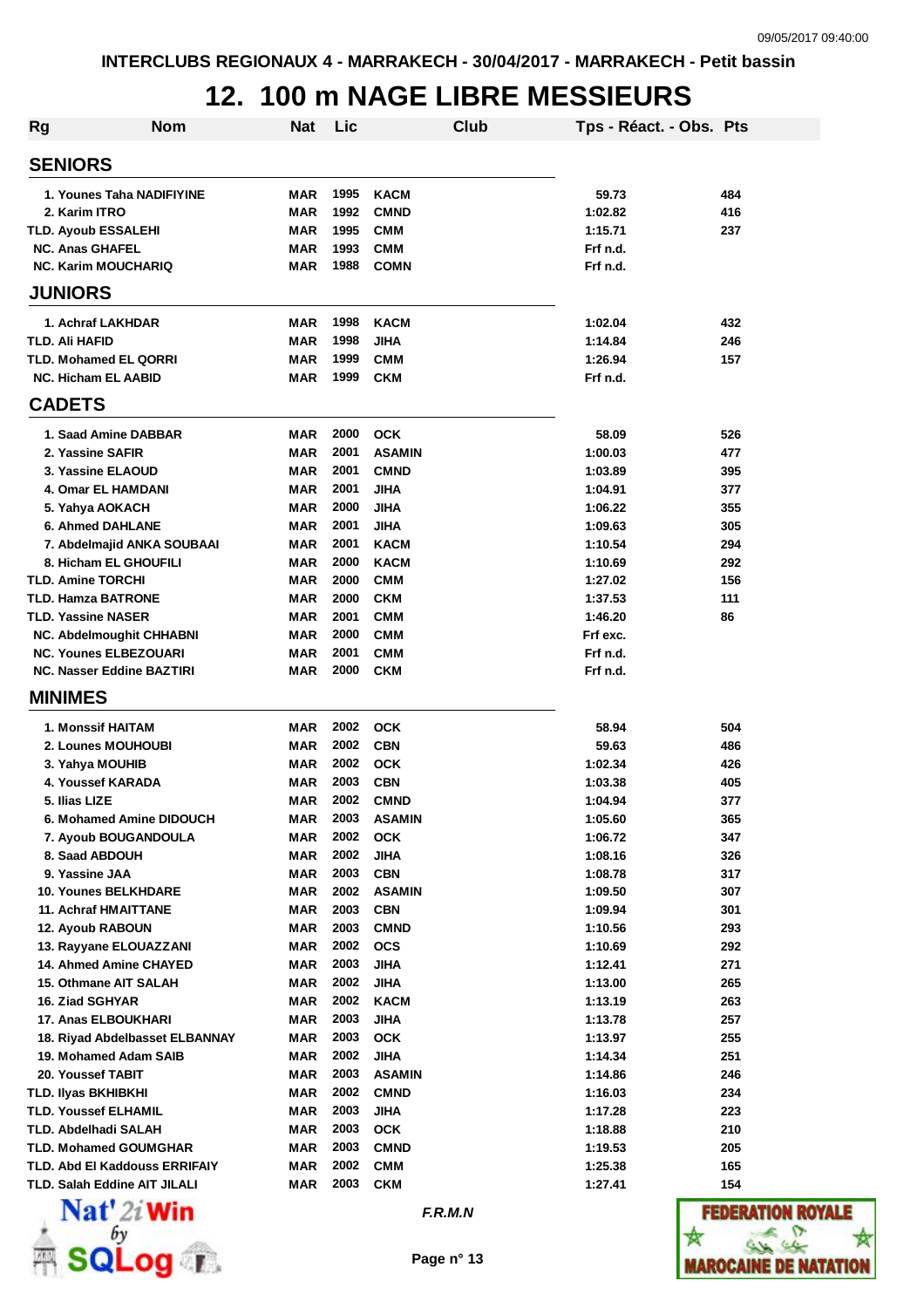**INTERCLUBS REGIONAUX 4 - MARRAKECH - 30/04/2017 - MARRAKECH - Petit bassin**

## **12. 100 m NAGE LIBRE MESSIEURS**

| Rg                    | <b>Nom</b> | Nat Lic    |          | Club       |          | Tps - Réact. - Obs. Pts |
|-----------------------|------------|------------|----------|------------|----------|-------------------------|
| <b>MINIMES</b>        |            |            |          |            |          |                         |
| <b>NC. Ali ZAYANE</b> |            | <b>MAR</b> | 2003 CKM |            | Frf exc. |                         |
| NC. Adam EL FATINE    |            | <b>MAR</b> | 2002     | <b>CMM</b> | Frf n.d. |                         |



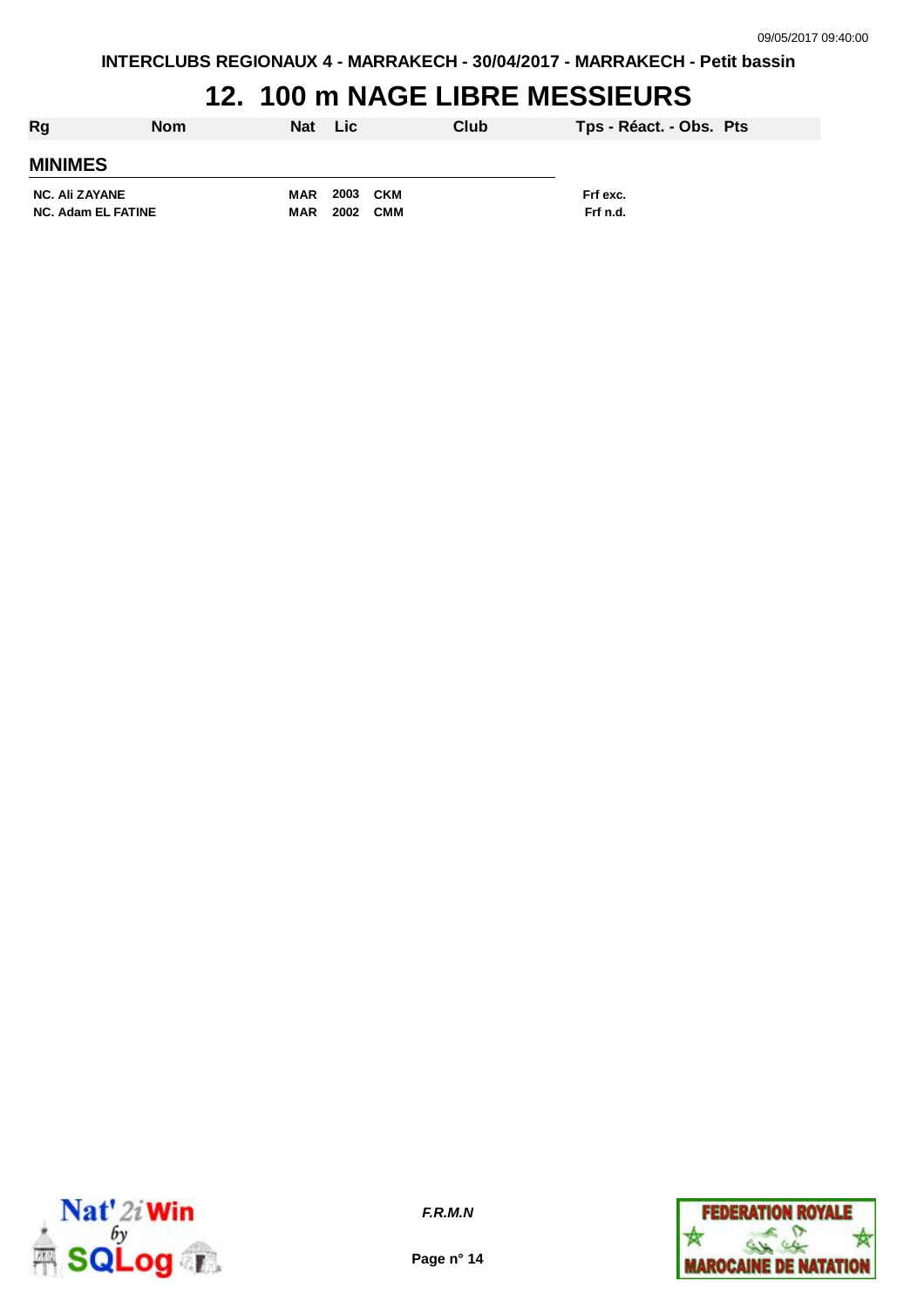## **13. 200 m BRASSE DAMES**

| Rg                          | <b>Nom</b> | <b>Nat</b> | Lic  |             | Club | Tps - Réact. - Obs. Pts |     |
|-----------------------------|------------|------------|------|-------------|------|-------------------------|-----|
| <b>CADETS</b>               |            |            |      |             |      |                         |     |
| 1. Ayya AJDI                |            | MAR        | 2001 | KACM        |      | 2:57.95                 | 477 |
| <b>MINIMES</b>              |            |            |      |             |      |                         |     |
| 1. Hafsa EL ABBARI          |            | MAR        | 2002 | OCK         |      | 3:00.60                 | 457 |
| <b>TLD. Hala MALLOULI</b>   |            | <b>MAR</b> | 2003 | <b>OCK</b>  |      | 3:47.09                 | 229 |
| <b>TLD. Oumniyya TOURBI</b> |            | MAR        | 2003 | <b>CMND</b> |      | 3:48.36                 | 226 |



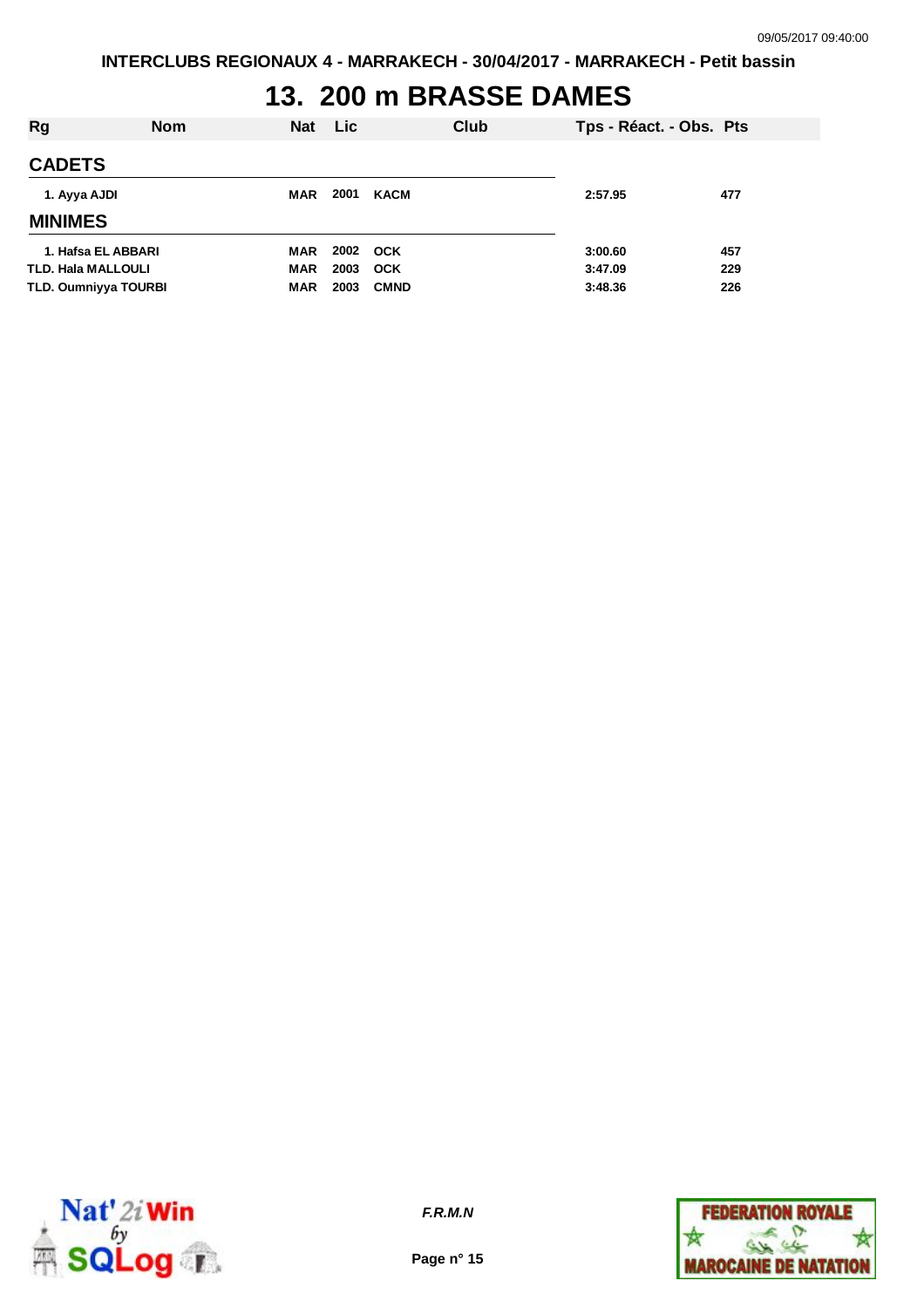### **14. 200 m BRASSE MESSIEURS**

| Rg                        | <b>Nom</b> | <b>Nat</b> | <b>Lic</b> |               | Club | Tps - Réact. - Obs. Pts |     |
|---------------------------|------------|------------|------------|---------------|------|-------------------------|-----|
| <b>CADETS</b>             |            |            |            |               |      |                         |     |
| 1. Anas OUGOUIS           |            | <b>MAR</b> | 2001       | <b>OCK</b>    |      | 2:42.60                 | 476 |
| 2. Anas AIT HADDOUCH      |            | <b>MAR</b> | 2001       | <b>ASAMIN</b> |      | 2:54.41                 | 386 |
| 3. El Mehdi DIANE         |            | <b>MAR</b> | 2001       | <b>ASAMIN</b> |      | 2:59.63                 | 353 |
| TLD. Mustapha KHATIM      |            | <b>MAR</b> | 2000       | <b>CMND</b>   |      | 3:37.54                 | 199 |
| <b>MINIMES</b>            |            |            |            |               |      |                         |     |
| 1. Imad AFEJDGHANE        |            | MAR        | 2002       | <b>ASAMIN</b> |      | 3:03.91                 | 329 |
| <b>NC. Ilyasse ALIOUI</b> |            | <b>MAR</b> | 2002       | <b>OCS</b>    |      | Dsg VI                  | 0   |



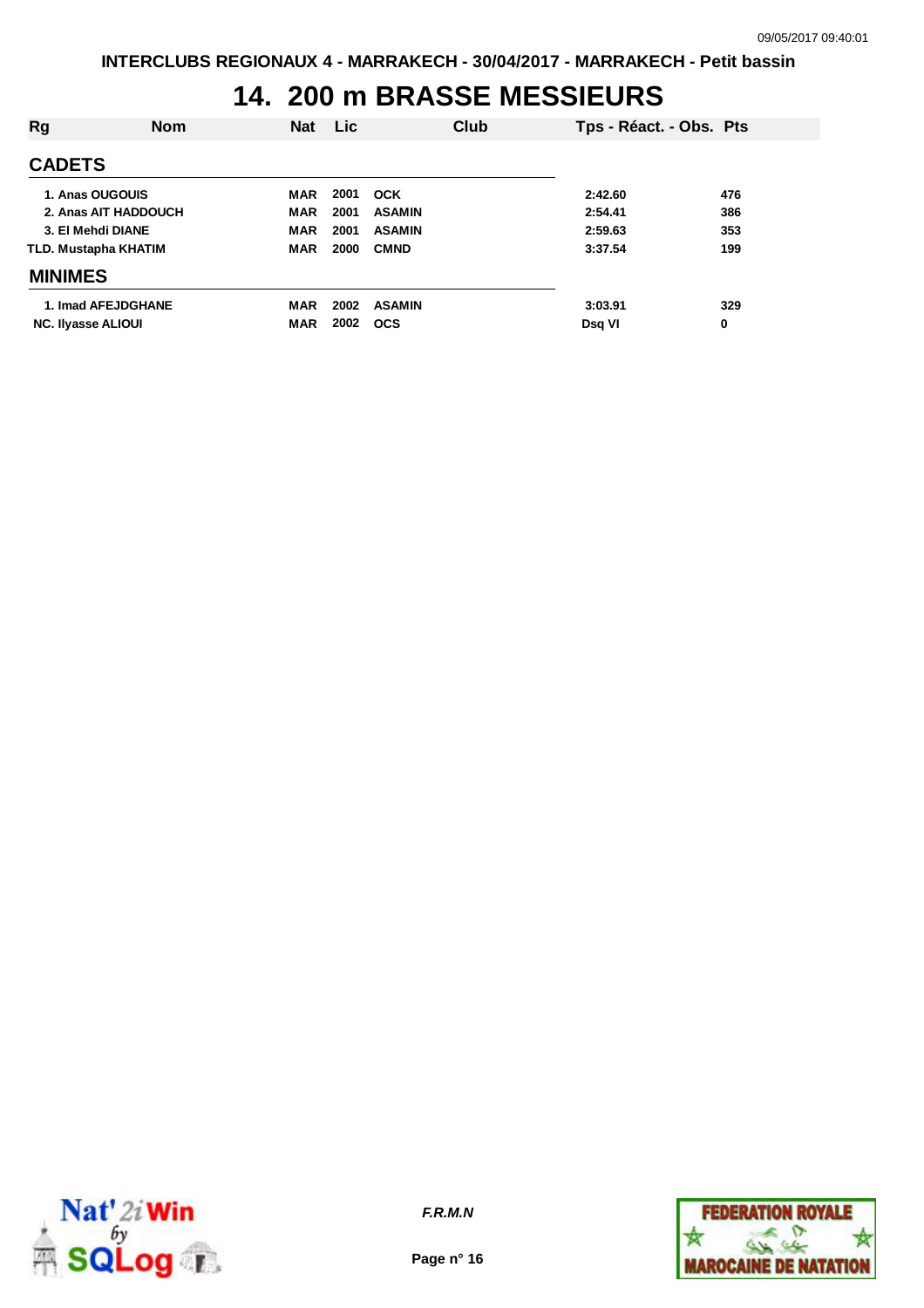#### **15. 50 m PAPILLON DAMES**

| <b>Rg</b>                      | <b>Nom</b> | <b>Nat</b> | Lic  |             | Club | Tps - Réact. - Obs. Pts |     |
|--------------------------------|------------|------------|------|-------------|------|-------------------------|-----|
| <b>JUNIORS</b>                 |            |            |      |             |      |                         |     |
| 1. Fadwa FIDADI                |            | <b>MAR</b> | 1999 | <b>KACM</b> |      | 31.70                   | 457 |
| <b>CADETS</b>                  |            |            |      |             |      |                         |     |
| <b>1. Maria AIT BOUSERHANE</b> |            | <b>MAR</b> | 2001 | <b>JIHA</b> |      | 38.81                   | 249 |
| TLD. Ayya AJDI                 |            | <b>MAR</b> | 2001 | <b>KACM</b> |      | 42.73                   | 186 |
| <b>MINIMES</b>                 |            |            |      |             |      |                         |     |
| 1. Mariam SELLAFI              |            | <b>MAR</b> | 2002 | <b>OCK</b>  |      | 31.81                   | 453 |
| 2. Salma BOUHMALA              |            | <b>MAR</b> | 2002 | <b>OCS</b>  |      | 36.89                   | 290 |
| 3. Nidal BAYAR                 |            | <b>MAR</b> | 2003 | <b>OCS</b>  |      | 40.43                   | 220 |
| <b>TLD. Salma EL MACHFOU</b>   |            | <b>MAR</b> | 2003 | <b>JIHA</b> |      | 46.63                   | 143 |



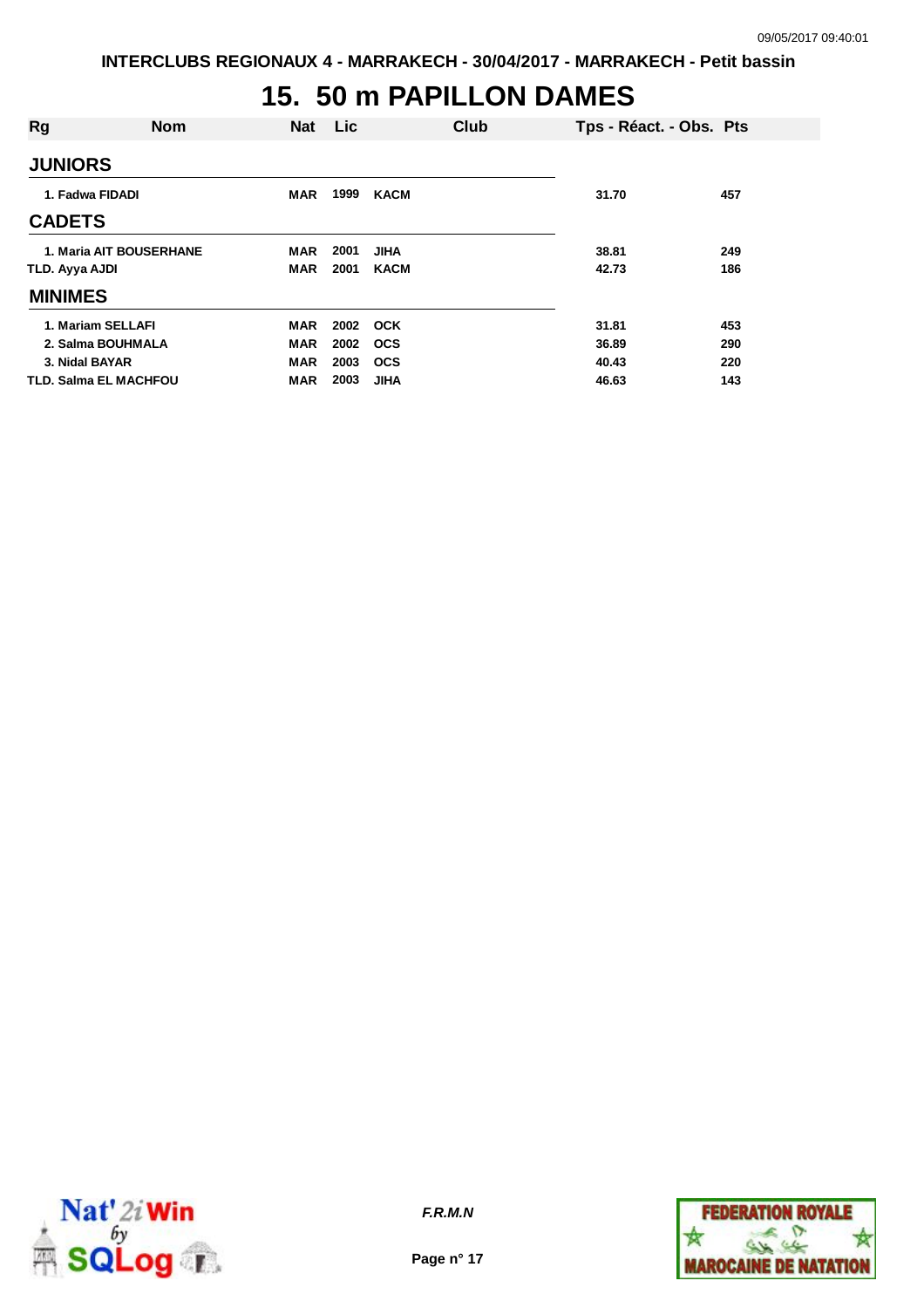## **16. 50 m PAPILLON MESSIEURS**

| <b>Rg</b> | Nom                              | <b>Nat</b> | Lic  |               | <b>Club</b> | Tps - Réact. - Obs. Pts |     |
|-----------|----------------------------------|------------|------|---------------|-------------|-------------------------|-----|
|           | <b>SENIORS</b>                   |            |      |               |             |                         |     |
|           | 1. Mohamed CHEQBOUB              | <b>MAR</b> | 1992 | <b>KACM</b>   |             | 30.41                   | 401 |
|           | <b>NC. Karim MOUCHARIQ</b>       | <b>MAR</b> | 1988 | <b>COMN</b>   |             | Frf n.d.                |     |
|           | <b>NC. Yassine OUAHNINE</b>      | <b>MAR</b> | 1983 | <b>COMN</b>   |             | Frf n.d.                |     |
|           | <b>JUNIORS</b>                   |            |      |               |             |                         |     |
|           | 1. Achraf LAKHDAR                | <b>MAR</b> | 1998 | <b>KACM</b>   |             | 32.13                   | 340 |
|           | <b>TLD. Omar KHALAL</b>          | <b>MAR</b> | 1999 | <b>KACM</b>   |             | 36.39                   | 234 |
|           | <b>NC. Ali HAFID</b>             | <b>MAR</b> | 1998 | <b>JIHA</b>   |             | Dsq NI                  | 0   |
|           | <b>CADETS</b>                    |            |      |               |             |                         |     |
|           | 1. Mehdi QAISSOUNI               | <b>MAR</b> | 2001 | <b>OCS</b>    |             | 29.36                   | 446 |
|           | 2. Oussama ALIOUI                | <b>MAR</b> | 2000 | <b>OCS</b>    |             | 30.52                   | 397 |
|           | 3. Othmane BENLACHHAB            | <b>MAR</b> | 2001 | <b>ASAMIN</b> |             | 31.20                   | 371 |
|           | 4. Omar EL HAMDANI               | <b>MAR</b> | 2001 | <b>JIHA</b>   |             | 32.79                   | 320 |
|           | 5. Mohammed COURDI               | <b>MAR</b> | 2001 | <b>OCS</b>    |             | 35.19                   | 259 |
|           | <b>6. Yassine CHERGUI MOUANE</b> | <b>MAR</b> | 2001 | <b>OCS</b>    |             | 35.45                   | 253 |
|           | 7. Hicham EL GHOUFILI            | <b>MAR</b> | 2000 | <b>KACM</b>   |             | 36.16                   | 238 |
|           | TLD. Abdelmajid ANKA SOUBAAI     | <b>MAR</b> | 2001 | <b>KACM</b>   |             | 38.66                   | 195 |
|           | <b>TLD. Anas LAKNANBI</b>        | <b>MAR</b> | 2000 | <b>JIHA</b>   |             | 39.46                   | 183 |
|           | <b>NC. Abdelmoughit CHHABNI</b>  | <b>MAR</b> | 2000 | <b>CMM</b>    |             | Frf n.d.                |     |
|           | <b>MINIMES</b>                   |            |      |               |             |                         |     |
|           | 1. Ouissam NAJIH                 | <b>MAR</b> | 2002 | <b>KACM</b>   |             | 29.88                   | 423 |
|           | 2. Monssif HAITAM                | <b>MAR</b> | 2002 | <b>OCK</b>    |             | 31.30                   | 368 |
|           | 3. Ismail ES SAMLALI             | <b>MAR</b> | 2002 | <b>OCK</b>    |             | 31.88                   | 348 |
|           | 4. Yahya MOUHIB                  | <b>MAR</b> | 2002 | <b>OCK</b>    |             | 32.41                   | 331 |
|           | 5. Lounes MOUHOUBI               | <b>MAR</b> | 2002 | <b>CBN</b>    |             | 32.75                   | 321 |
|           | 6. Youssef KARADA                | <b>MAR</b> | 2003 | <b>CBN</b>    |             | 32.81                   | 319 |
|           | 7. Mounir ZAHIDI                 | <b>MAR</b> | 2002 | <b>JIHA</b>   |             | 36.28                   | 236 |
|           | 8. Amjad SAISSI                  | <b>MAR</b> | 2003 | <b>OCS</b>    |             | 37.22                   | 218 |
|           | 9. Saad ABDOUH                   | <b>MAR</b> | 2002 | <b>JIHA</b>   |             | 37.41                   | 215 |
|           | 10. Ziad SGHYAR                  | <b>MAR</b> | 2002 | <b>KACM</b>   |             | 38.29                   | 201 |
|           | 11. Rayyane ELOUAZZANI           | <b>MAR</b> | 2002 | <b>OCS</b>    |             | 38.41                   | 199 |
|           | 12. Ahmed Amine CHAYED           | <b>MAR</b> | 2003 | <b>JIHA</b>   |             | 38.47                   | 198 |
|           | <b>TLD. Anas EL FALI</b>         | <b>MAR</b> | 2002 | <b>JIHA</b>   |             | 41.08                   | 162 |
|           | <b>NC. Oussama BNITTO</b>        | <b>MAR</b> | 2003 | <b>KACM</b>   |             | Frf n.d.                |     |
|           | <b>NC. Anas ELBOUKHARI</b>       | <b>MAR</b> | 2003 | <b>JIHA</b>   |             | Dsq VI                  | 0   |





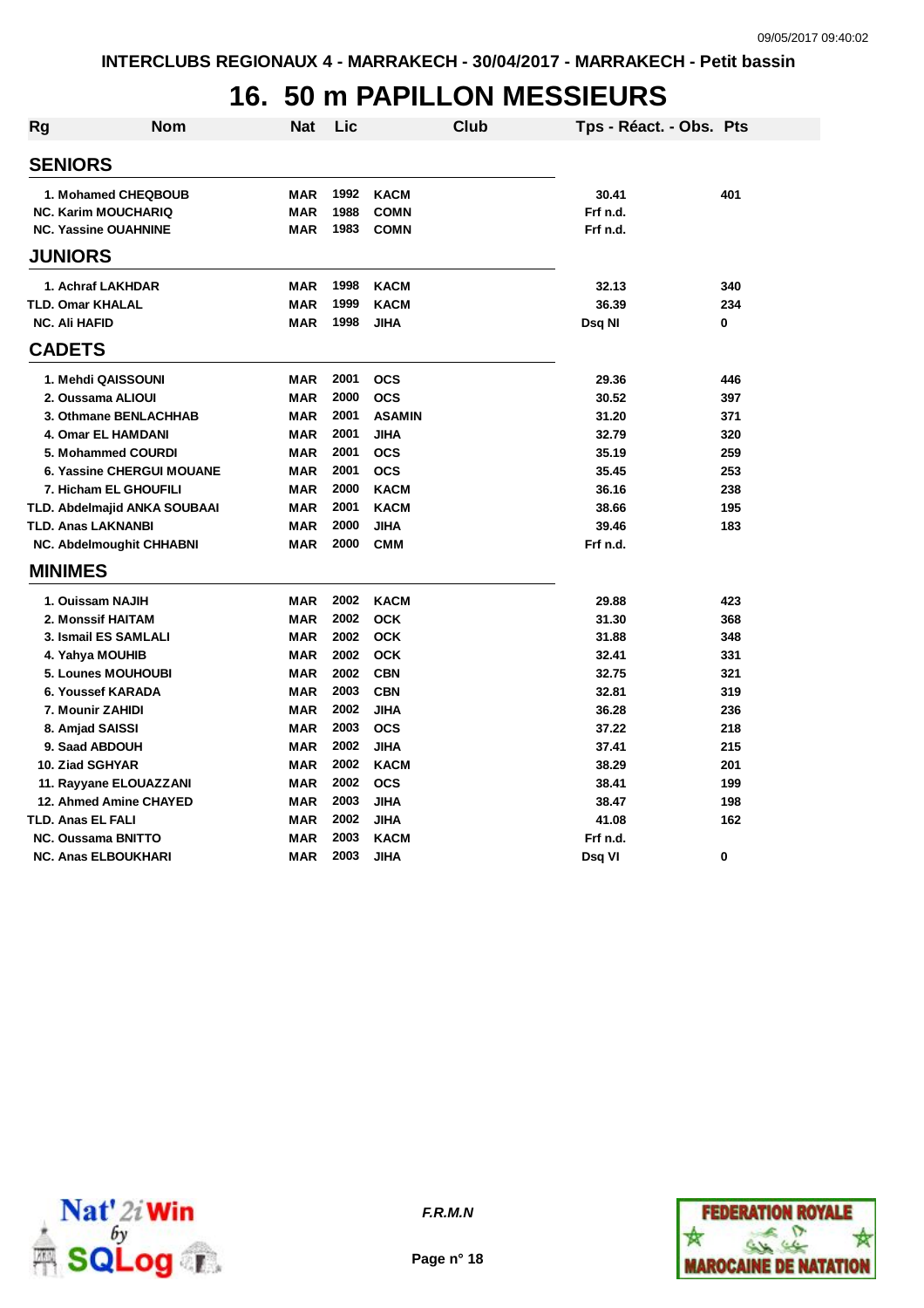**INTERCLUBS REGIONAUX 4 - MARRAKECH - 30/04/2017 - MARRAKECH - Petit bassin**

### **17. 800 m NAGE LIBRE DAMES**

| Rg            | <b>Nom</b> | Nat Lic    |      |            | Club | Tps - Réact. - Obs. Pts |     |
|---------------|------------|------------|------|------------|------|-------------------------|-----|
| <b>CADETS</b> |            |            |      |            |      |                         |     |
| 1. Doha FAHSI |            | <b>MAR</b> | 2001 | <b>OCK</b> |      | 10:01.20                | 545 |



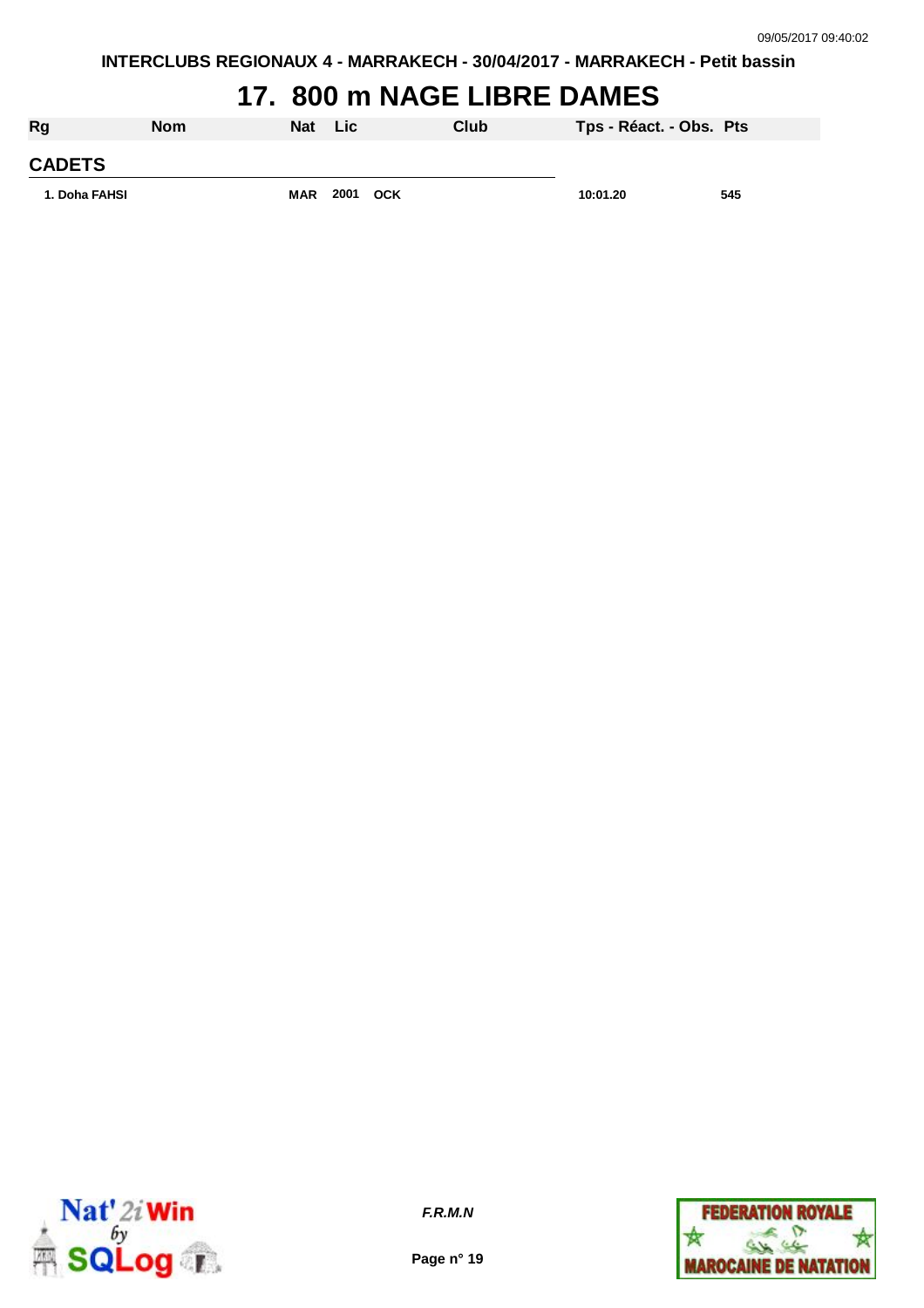## **18. 200 m NAGE LIBRE MESSIEURS**

| <b>Rg</b> | <b>Nom</b>                       | <b>Nat</b> | Lic  | Club          | Tps - Réact. - Obs. Pts |     |
|-----------|----------------------------------|------------|------|---------------|-------------------------|-----|
|           | <b>SENIORS</b>                   |            |      |               |                         |     |
|           | 1. Younes Taha NADIFIYINE        | <b>MAR</b> | 1995 | <b>KACM</b>   | 2:17.38                 | 409 |
|           | <b>JUNIORS</b>                   |            |      |               |                         |     |
|           | 1. Achraf LAKHDAR                | <b>MAR</b> | 1998 | <b>KACM</b>   | 2:23.59                 | 358 |
|           | <b>CADETS</b>                    |            |      |               |                         |     |
|           | 1. Saad Amine DABBAR             | <b>MAR</b> | 2000 | <b>OCK</b>    | 2:03.44                 | 564 |
|           | 2. Abdelmajid ANKA SOUBAAI       | <b>MAR</b> | 2001 | <b>KACM</b>   | 2:35.72                 | 281 |
|           | <b>TLD. Hicham EL GHOUFILI</b>   | <b>MAR</b> | 2000 | <b>KACM</b>   | 2:40.42                 | 257 |
|           | <b>TLD. Abdelmoughit CHHABNI</b> | <b>MAR</b> | 2000 | <b>CMM</b>    | 2:49.50                 | 217 |
|           | <b>MINIMES</b>                   |            |      |               |                         |     |
|           | 1. Ouissam NAJIH                 | <b>MAR</b> | 2002 | <b>KACM</b>   | 2:10.27                 | 480 |
|           | 2. Monssif HAITAM                | <b>MAR</b> | 2002 | <b>OCK</b>    | 2:11.31                 | 468 |
|           | 3. Lounes MOUHOUBI               | <b>MAR</b> | 2002 | <b>CBN</b>    | 2:14.41                 | 437 |
|           | 4. Youssef KARADA                | <b>MAR</b> | 2003 | <b>CBN</b>    | 2:17.55                 | 407 |
|           | 5. Younes BELKHDARE              | <b>MAR</b> | 2002 | <b>ASAMIN</b> | 2:31.64                 | 304 |
|           | 6. Ayoub BOUGANDOULA             | <b>MAR</b> | 2002 | <b>OCK</b>    | 2:33.75                 | 292 |
|           | 7. Mounir ZAHIDI                 | <b>MAR</b> | 2002 | <b>JIHA</b>   | 2:33.83                 | 291 |
|           | 8. Achraf HMAITTANE              | <b>MAR</b> | 2003 | <b>CBN</b>    | 2:36.27                 | 278 |
|           | 9. Youssef TABIT                 | <b>MAR</b> | 2003 | <b>ASAMIN</b> | 2:39.81                 | 260 |
|           | TLD. Riyad Abdelbasset ELBANNAY  | <b>MAR</b> | 2003 | <b>OCK</b>    | 2:45.97                 | 232 |
|           | <b>TLD. Ayoub KHYAT</b>          | <b>MAR</b> | 2002 | <b>KACM</b>   | 2:47.59                 | 225 |





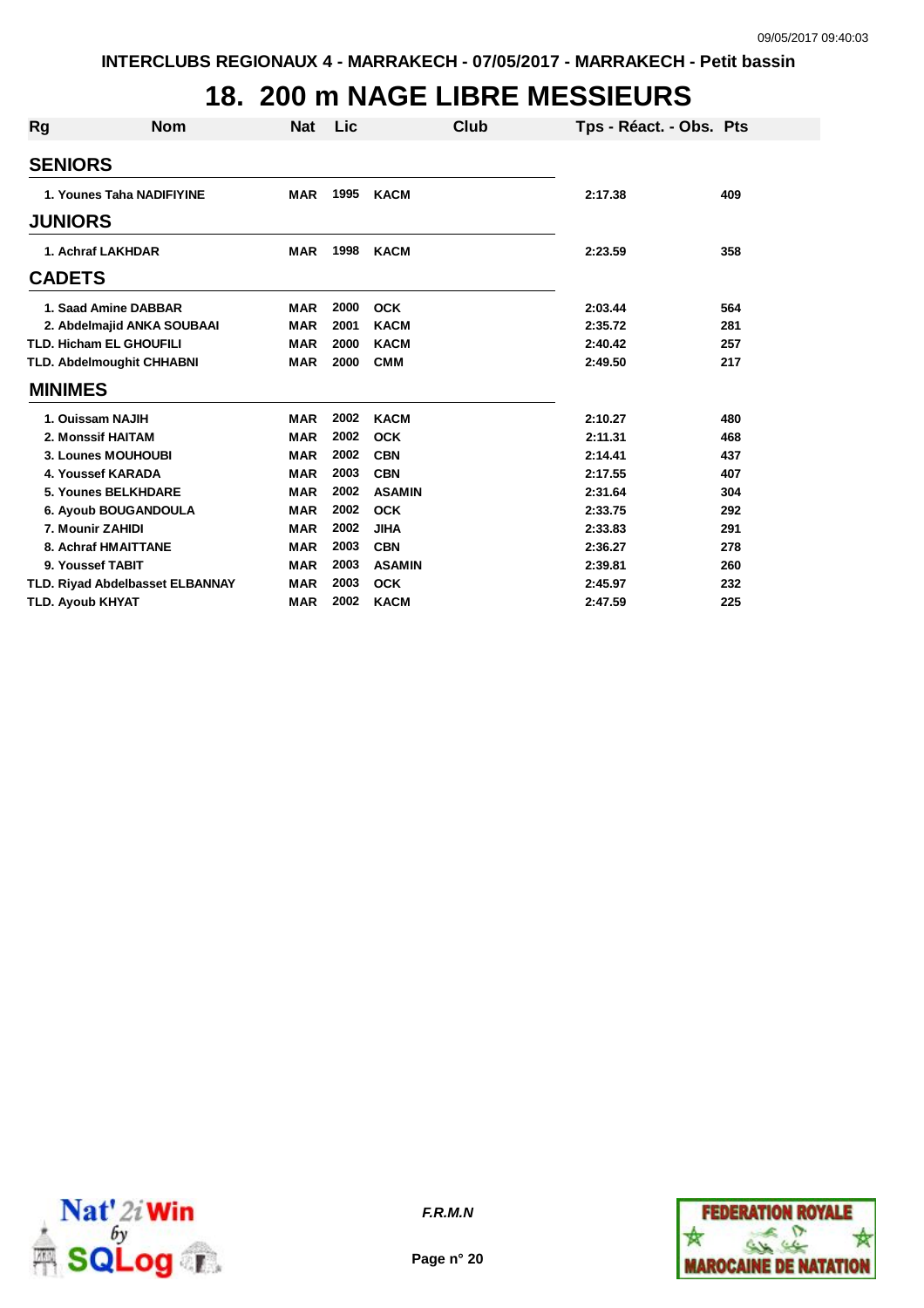## **19. 200 m NAGE LIBRE DAMES**

| Rg                | <b>Nom</b> | <b>Nat</b> | <b>Lic</b> |            | Club | Tps - Réact. - Obs. Pts |     |
|-------------------|------------|------------|------------|------------|------|-------------------------|-----|
| <b>CADETS</b>     |            |            |            |            |      |                         |     |
| 1. Doha FAHSI     |            | <b>MAR</b> | 2001       | <b>OCK</b> |      | 2:12.88                 | 614 |
| 2. Kaoutar KHALED |            | <b>MAR</b> | 2001       | <b>OCK</b> |      | 2:28.45                 | 440 |
| 3. Wissal NAFR    |            | <b>MAR</b> | 2000       | <b>OCK</b> |      | 2:29.47                 | 431 |
| <b>MINIMES</b>    |            |            |            |            |      |                         |     |
| 1. Mariam SELLAFI |            | <b>MAR</b> | 2002       | <b>OCK</b> |      | 2:20.17                 | 523 |
| 2. Oumaima FADILE |            | <b>MAR</b> | 2002       | <b>OCK</b> |      | 2:33.31                 | 400 |
| 3. Yasmine BANADI |            | <b>MAR</b> | 2003       | <b>OCK</b> |      | 2:54.06                 | 273 |



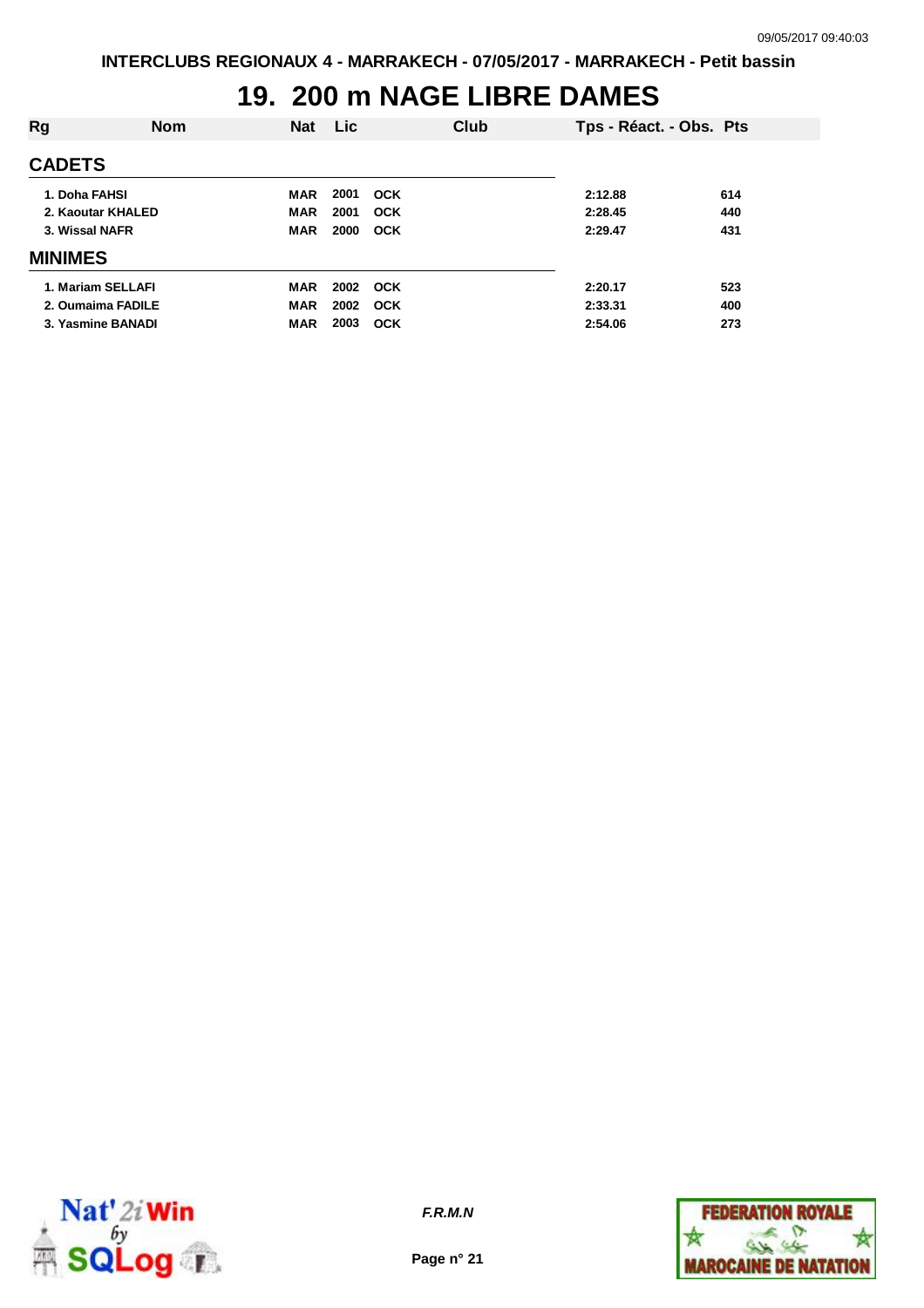# **20. 100 m BRASSE MESSIEURS**

| Rg                          | <b>Nom</b>                     | <b>Nat</b> | Lic  | Club          |          | Tps - Réact. - Obs. Pts |
|-----------------------------|--------------------------------|------------|------|---------------|----------|-------------------------|
| <b>SENIORS</b>              |                                |            |      |               |          |                         |
|                             | <b>NC. Ayoub ESSALEHI</b>      | <b>MAR</b> | 1995 | <b>CMM</b>    | Frf n.d. |                         |
| <b>JUNIORS</b>              |                                |            |      |               |          |                         |
| <b>NC. Mohamed EL QORRI</b> |                                | <b>MAR</b> | 1999 | <b>CMM</b>    | Abandon  | 0                       |
| <b>CADETS</b>               |                                |            |      |               |          |                         |
|                             | 1. Anas OUGOUIS                | <b>MAR</b> | 2001 | <b>OCK</b>    | 1:14.47  | 483                     |
|                             | 2. Mehdi QAISSOUNI             | <b>MAR</b> | 2001 | <b>OCS</b>    | 1:15.44  | 465                     |
|                             | 3. Yassine SAFIR               | <b>MAR</b> | 2001 | <b>ASAMIN</b> | 1:15.52  | 463                     |
|                             | 4. Mohammed COURDI             | <b>MAR</b> | 2001 | <b>OCS</b>    | 1:16.13  | 452                     |
|                             | 5. El Mehdi DIANE              | <b>MAR</b> | 2001 | <b>ASAMIN</b> | 1:20.31  | 385                     |
|                             | 6. Anas AIT HADDOUCH           | <b>MAR</b> | 2001 | <b>ASAMIN</b> | 1:22.26  | 358                     |
|                             | 7. Omar EL HAMDANI             | <b>MAR</b> | 2001 | <b>JIHA</b>   | 1:23.30  | 345                     |
| <b>TLD. Amine CHIHAZ</b>    |                                | <b>MAR</b> | 2001 | <b>CBN</b>    | 1:34.84  | 234                     |
| <b>MINIMES</b>              |                                |            |      |               |          |                         |
|                             | 1. Imad AFEJDGHANE             | <b>MAR</b> | 2002 | <b>ASAMIN</b> | 1:22.66  | 353                     |
|                             | 2. Ilyasse ALIOUI              | <b>MAR</b> | 2002 | <b>OCS</b>    | 1:30.38  | 270                     |
|                             | 3. Abdelhadi SALAH             | <b>MAR</b> | 2003 | <b>OCK</b>    | 1:33.14  | 247                     |
|                             | <b>TLD. Ahmed Amine CHAYED</b> | <b>MAR</b> | 2003 | <b>JIHA</b>   | 1:37.09  | 218                     |
|                             | <b>TLD. Mohamed Adam SAIB</b>  | <b>MAR</b> | 2002 | <b>JIHA</b>   | 1:37.80  | 213                     |
| <b>TLD. Anas LAMKHIDA</b>   |                                | <b>MAR</b> | 2003 | <b>KACM</b>   | 1:41.25  | 192                     |
|                             | <b>TLD. Elmehdi BELQARCH</b>   | <b>MAR</b> | 2002 | <b>CBN</b>    | 1:44.81  | 173                     |
| <b>TLD. Adam EL FATINE</b>  |                                | <b>MAR</b> | 2002 | <b>CMM</b>    | 2:07.05  | 97                      |
|                             | <b>NC. Monssif HAITAM</b>      |            | 2002 | <b>OCK</b>    | Dsq VI   | 0                       |
|                             | NC. Abd El Kaddouss ERRIFAIY   | <b>MAR</b> | 2002 | <b>CMM</b>    | Dsq NI   | 0                       |



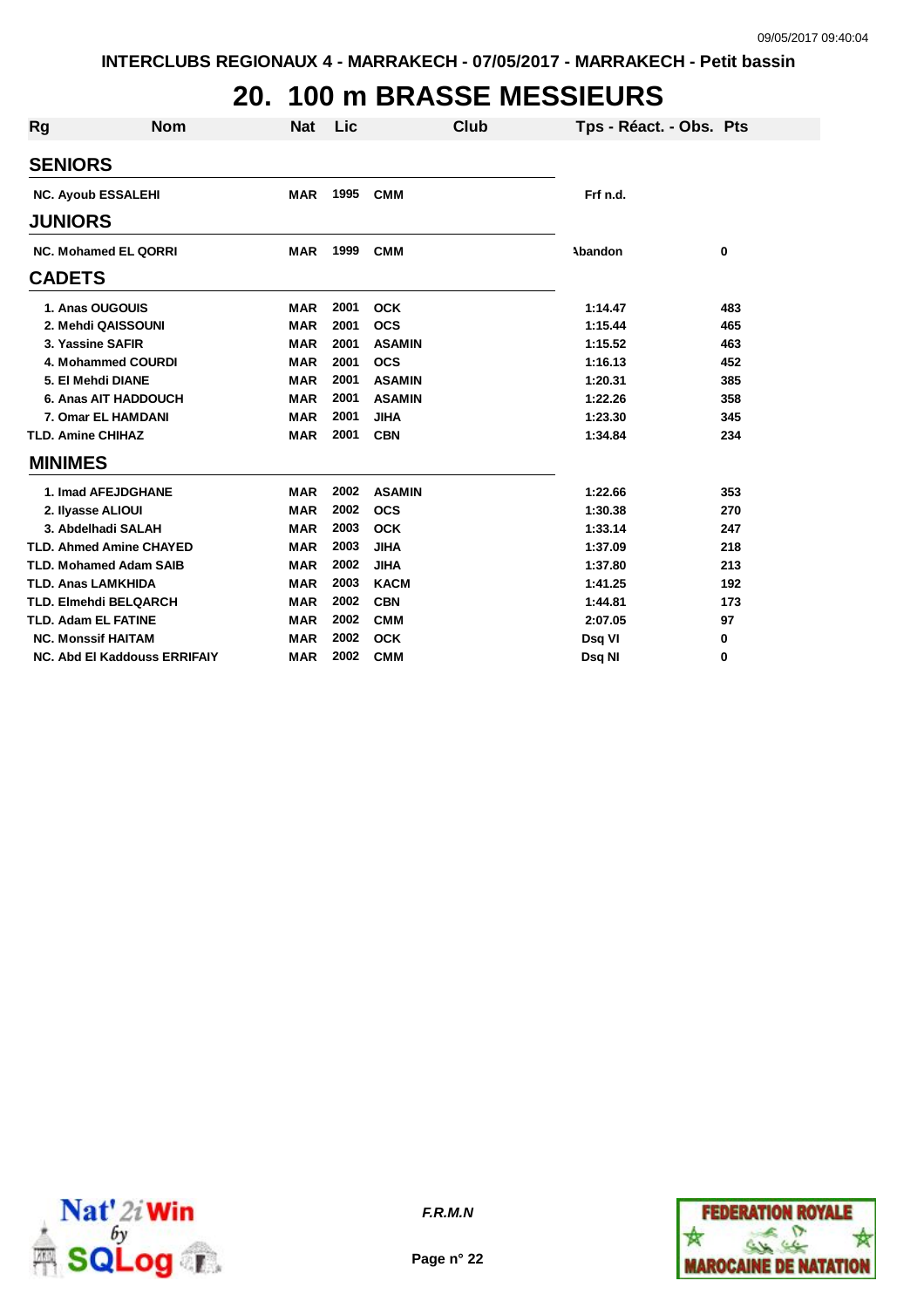# **21. 100 m BRASSE DAMES**

| Rg                                                  | <b>Nom</b> | <b>Nat</b>        | <b>Lic</b>   | Club               | Tps - Réact. - Obs. Pts |        |
|-----------------------------------------------------|------------|-------------------|--------------|--------------------|-------------------------|--------|
| <b>CADETS</b>                                       |            |                   |              |                    |                         |        |
| 1. Mariam LAMGHARI                                  |            | <b>MAR</b>        | 2000         | <b>OCK</b>         | 1:24.61                 | 440    |
| <b>MINIMES</b>                                      |            |                   |              |                    |                         |        |
| <b>NC. Ikbal OKKELI</b><br><b>NC. Hala MALLOULI</b> |            | MAR<br><b>MAR</b> | 2002<br>2003 | KACM<br><b>OCK</b> | Dsq NI<br>Dsq NI        | 0<br>0 |



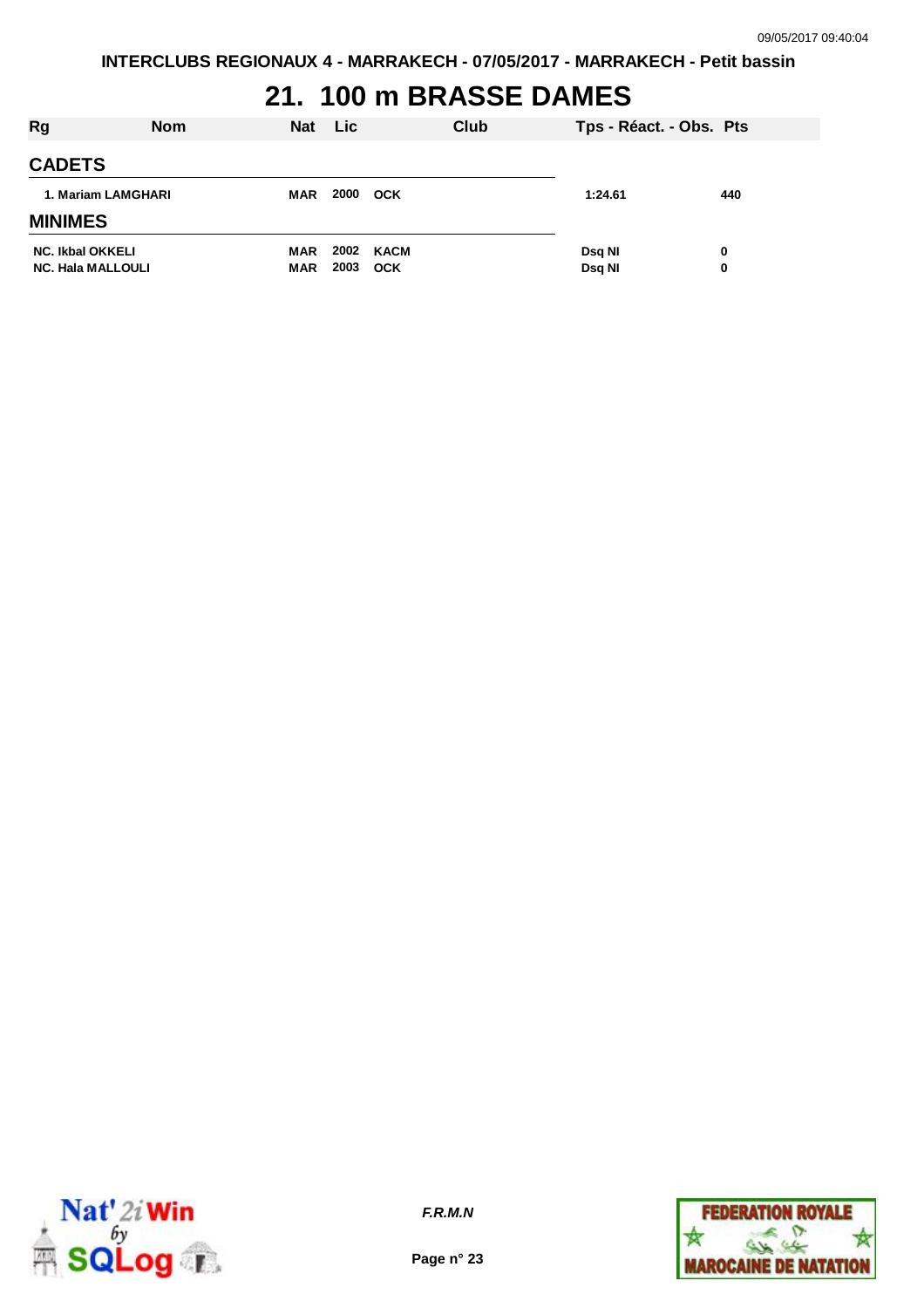# **22. 50 m DOS MESSIEURS**

| <b>Rg</b>                        | <b>Nom</b>                    | <b>Nat</b> | Lic  |               | Club | Tps - Réact. - Obs. Pts |     |
|----------------------------------|-------------------------------|------------|------|---------------|------|-------------------------|-----|
| <b>SENIORS</b>                   |                               |            |      |               |      |                         |     |
| NC. Zakaria AHL MBAREK           |                               | MAR        | 1997 | <b>CBN</b>    |      | Frf n.d.                |     |
| <b>NC. Ayoub ESSALEHI</b>        |                               | <b>MAR</b> | 1995 | <b>CMM</b>    |      | Frf n.d.                |     |
| <b>JUNIORS</b>                   |                               |            |      |               |      |                         |     |
| 1. Omar KHALAL                   |                               | MAR        | 1999 | <b>KACM</b>   |      | 35.41                   | 313 |
| <b>CADETS</b>                    |                               |            |      |               |      |                         |     |
| 1. Othmane BENLACHHAB            |                               | <b>MAR</b> | 2001 | <b>ASAMIN</b> |      | 32.03                   | 422 |
| 2. Yahya AOKACH                  |                               | MAR        | 2000 | <b>JIHA</b>   |      | 35.96                   | 298 |
| 3. Ahmed DAHLANE                 |                               | <b>MAR</b> | 2001 | <b>JIHA</b>   |      | 36.59                   | 283 |
| 4. Mohammed COURDI               |                               | <b>MAR</b> | 2001 | <b>OCS</b>    |      | 36.88                   | 277 |
| 5. Hamza ALAOUI MORTAJI          |                               | <b>MAR</b> | 2000 | <b>ASNS</b>   |      | 37.11                   | 271 |
| <b>6. Yassine CHERGUI MOUANE</b> |                               | <b>MAR</b> | 2001 | <b>OCS</b>    |      | 37.44                   | 264 |
| 7. Abdelmajid ANKA SOUBAAI       |                               | <b>MAR</b> | 2001 | <b>KACM</b>   |      | 38.88                   | 236 |
| 8. Ayoub EL HAMDOUNI             |                               | <b>MAR</b> | 2001 | <b>OCS</b>    |      | 39.23                   | 230 |
| 9. Abdelmoughit CHHABNI          |                               | <b>MAR</b> | 2000 | <b>CMM</b>    |      | 39.73                   | 221 |
| 10. Mustafa AITBELLA             |                               | <b>MAR</b> | 2000 | <b>OCS</b>    |      | 40.67                   | 206 |
| <b>TLD. Taha AFAR</b>            |                               | <b>MAR</b> | 2001 | <b>ASNS</b>   |      | 49.61                   | 113 |
| <b>MINIMES</b>                   |                               |            |      |               |      |                         |     |
| 1. Anas QOUANANE                 |                               | <b>MAR</b> | 2003 | <b>JIHA</b>   |      | 32.78                   | 394 |
| 2. Youssef KARADA                |                               | <b>MAR</b> | 2003 | <b>CBN</b>    |      | 33.09                   | 383 |
| 3. Yahya MOUHIB                  |                               | <b>MAR</b> | 2002 | <b>OCK</b>    |      | 33.22                   | 379 |
| <b>4. Lounes MOUHOUBI</b>        |                               | <b>MAR</b> | 2002 | <b>CBN</b>    |      | 34.63                   | 334 |
| 5. Mohamed Amine DIDOUCH         |                               | <b>MAR</b> | 2003 | <b>ASAMIN</b> |      | 35.48                   | 311 |
| 6. Saad ELMESKINI                |                               | MAR        | 2002 | <b>JIHA</b>   |      | 37.20                   | 269 |
| 7. Mohamed Reda ENNAZIHI         |                               | <b>MAR</b> | 2002 | <b>OCS</b>    |      | 37.59                   | 261 |
|                                  | 8. Riyad Abdelbasset ELBANNAY | <b>MAR</b> | 2003 | <b>OCK</b>    |      | 37.63                   | 260 |
| 9. Saad ABDOUH                   |                               | <b>MAR</b> | 2002 | <b>JIHA</b>   |      | 37.78                   | 257 |
| 10. Nassim MITA                  |                               | <b>MAR</b> | 2002 | <b>OCS</b>    |      | 38.06                   | 252 |
| 11. Ziad SGHYAR                  |                               | <b>MAR</b> | 2002 | <b>KACM</b>   |      | 38.10                   | 251 |
| 12. Yassine JAA                  |                               | MAR        | 2003 | <b>CBN</b>    |      | 38.13                   | 250 |
| 13. Othmane AIT SALAH            |                               | MAR        | 2002 | <b>JIHA</b>   |      | 38.44                   | 244 |
| 14. Hatim BENAZZOUZ              |                               | <b>MAR</b> | 2003 | <b>OCS</b>    |      | 38.54                   | 242 |
| 15. Rayyane ELOUAZZANI           |                               | MAR        | 2002 | <b>OCS</b>    |      | 38.63                   | 241 |
| 16. Anas ELBOUKHARI              |                               | <b>MAR</b> | 2003 | <b>JIHA</b>   |      | 39.38                   | 227 |
| 17. Anas EL FALI                 |                               | <b>MAR</b> | 2002 | <b>JIHA</b>   |      | 39.60                   | 223 |
| 18. Amjad SAISSI                 |                               | <b>MAR</b> | 2003 | <b>OCS</b>    |      | 40.16                   | 214 |
| 19. Ilyasse ALIOUI               |                               | <b>MAR</b> | 2002 | <b>OCS</b>    |      | 40.25                   | 213 |
| 20. Younes KOUIS                 |                               | <b>MAR</b> | 2002 | <b>ASNS</b>   |      | 40.38                   | 211 |
| 21. Youssef KHAOURI MAHIR        |                               | <b>MAR</b> | 2003 | <b>CBN</b>    |      | 40.48                   | 209 |
| 22. Youssef ELHAMIL              |                               | <b>MAR</b> | 2003 | <b>JIHA</b>   |      | 41.03                   | 201 |
| 23. Ahmed Amine CHAYED           |                               | <b>MAR</b> | 2003 | <b>JIHA</b>   |      | 43.50                   | 168 |
| <b>TLD. Badr Eddine ARGUIEL</b>  |                               | <b>MAR</b> | 2003 | <b>OCS</b>    |      | 45.28                   | 149 |
| <b>TLD. Hatim BOUCHOUK</b>       |                               | <b>MAR</b> | 2003 | <b>ASNS</b>   |      | 45.58                   | 146 |
| TLD. Salah Eddine AIT JILALI     |                               | <b>MAR</b> | 2003 | <b>CKM</b>    |      | 50.16                   | 110 |
| <b>NC. Anwar SAISSI</b>          |                               | <b>MAR</b> | 2003 | <b>OCS</b>    |      | Dsq NI                  | 0   |



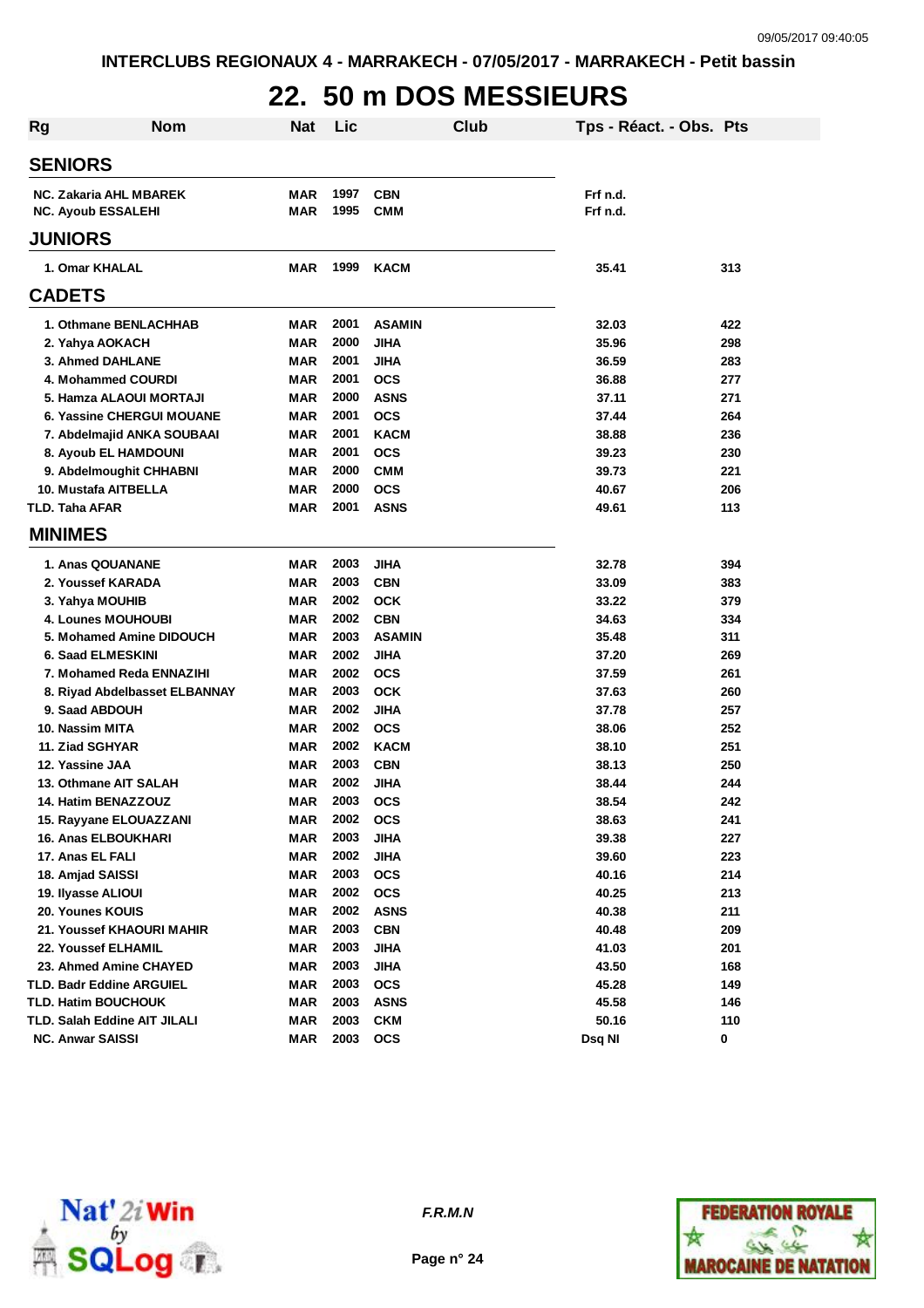# **23. 50 m DOS DAMES**

| Rg                     | <b>Nom</b>                    | <b>Nat</b> | Lic  | Club          | Tps - Réact. - Obs. Pts |     |
|------------------------|-------------------------------|------------|------|---------------|-------------------------|-----|
| <b>JUNIORS</b>         |                               |            |      |               |                         |     |
|                        | 1. Fadwa FIDADI               | <b>MAR</b> | 1999 | <b>KACM</b>   | 32.97                   | 553 |
| <b>CADETS</b>          |                               |            |      |               |                         |     |
| 1. Hiba FAHSI          |                               | <b>MAR</b> | 2001 | <b>OCK</b>    | 30.50                   | 698 |
| 2. Doha FAHSI          |                               | <b>MAR</b> | 2001 | <b>OCK</b>    | 32.78                   | 562 |
|                        | 3. Kaoutar KHALED             | <b>MAR</b> | 2001 | <b>OCK</b>    | 36.41                   | 410 |
|                        | 4. Wissal NAFR                | <b>MAR</b> | 2000 | <b>OCK</b>    | 36.66                   | 402 |
|                        | 5. Mariam LAMGHARI            | <b>MAR</b> | 2000 | <b>OCK</b>    | 36.95                   | 392 |
| 6. Ayya AJDI           |                               | <b>MAR</b> | 2001 | <b>KACM</b>   | 37.00                   | 391 |
|                        | 7. Maria AIT BOUSERHANE       | <b>MAR</b> | 2001 | <b>JIHA</b>   | 37.53                   | 374 |
| <b>MINIMES</b>         |                               |            |      |               |                         |     |
|                        | 1. Oumaima FADILE             | <b>MAR</b> | 2002 | <b>OCK</b>    | 37.50                   | 375 |
|                        | 2. Salma BOUHMALA             | <b>MAR</b> | 2002 | <b>OCS</b>    | 38.70                   | 341 |
|                        | 3. Ghita AIT EL HAJ           | <b>MAR</b> | 2002 | <b>JIHA</b>   | 39.73                   | 316 |
|                        | 4. Yasmine BANADI             | <b>MAR</b> | 2003 | <b>OCK</b>    | 40.94                   | 288 |
|                        | 5. Nada EL AISSARI            | <b>MAR</b> | 2003 | <b>ASAMIN</b> | 41.22                   | 283 |
|                        | 6. Salma EL MACHFOU           | <b>MAR</b> | 2003 | <b>JIHA</b>   | 42.70                   | 254 |
|                        | 7. Ihssane ELJAZOULI          | <b>MAR</b> | 2003 | <b>OCS</b>    | 44.19                   | 229 |
| <b>NC. Nidal BAYAR</b> |                               | <b>MAR</b> | 2003 | <b>OCS</b>    | Frf n.d.                |     |
|                        | <b>NC. Hibat Allah DOUADA</b> | <b>MAR</b> | 2002 | <b>KACM</b>   | Dsq FD                  | 0   |
|                        | <b>NC. Amira ELOUAZZANI</b>   | <b>MAR</b> | 2003 | <b>OCS</b>    | Dsg VI                  | 0   |



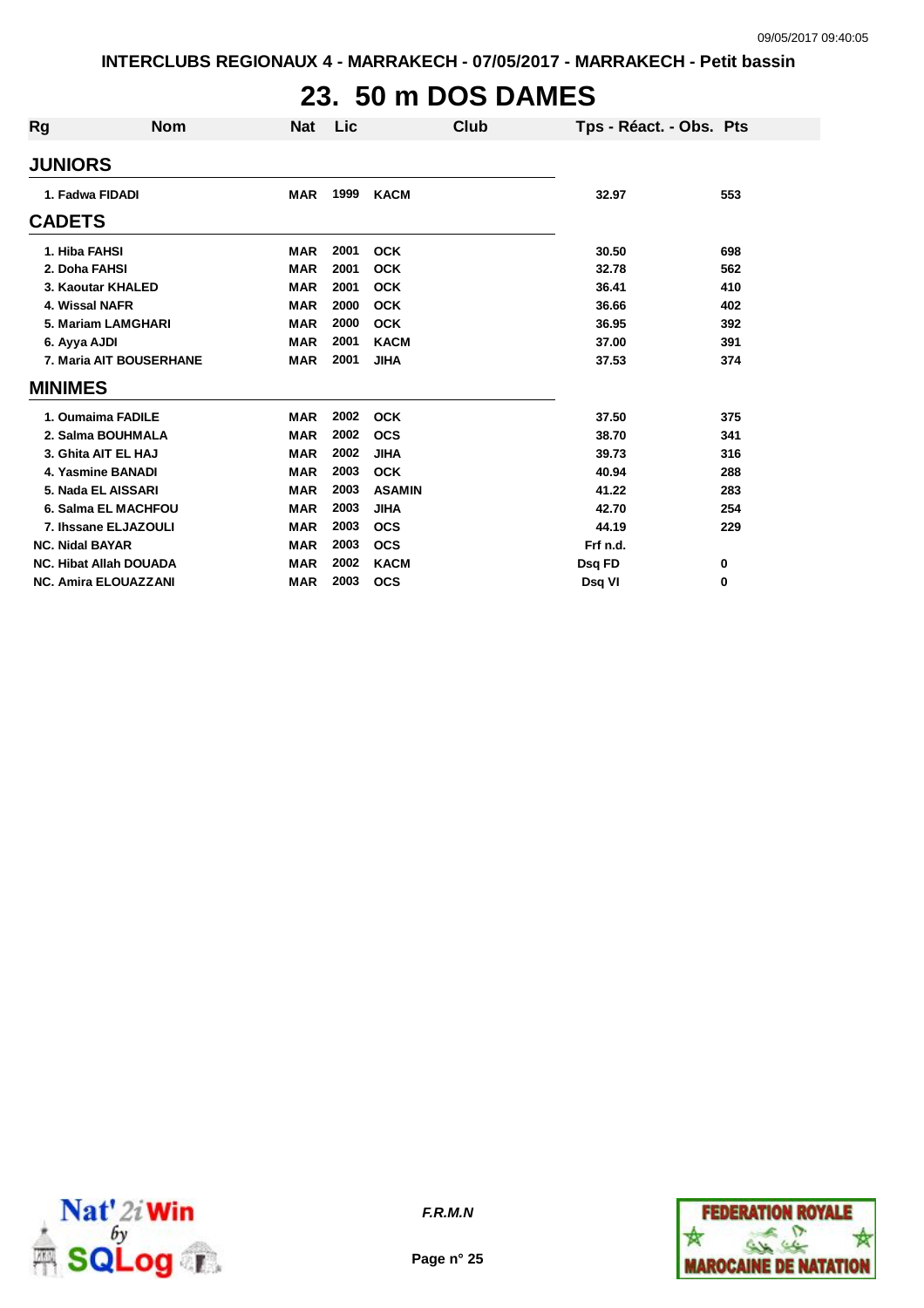**INTERCLUBS REGIONAUX 4 - MARRAKECH - 07/05/2017 - MARRAKECH - Petit bassin**

## **24. 400 m 4 NAGES MESSIEURS**

| Rg                   | <b>Nom</b> | <b>Nat</b> | Lic  |            | Club | Tps - Réact. - Obs. Pts |     |
|----------------------|------------|------------|------|------------|------|-------------------------|-----|
| <b>MINIMES</b>       |            |            |      |            |      |                         |     |
| 1. Ismail ES SAMLALI |            | <b>MAR</b> | 2002 | <b>OCK</b> |      | 5:51.91                 | 332 |



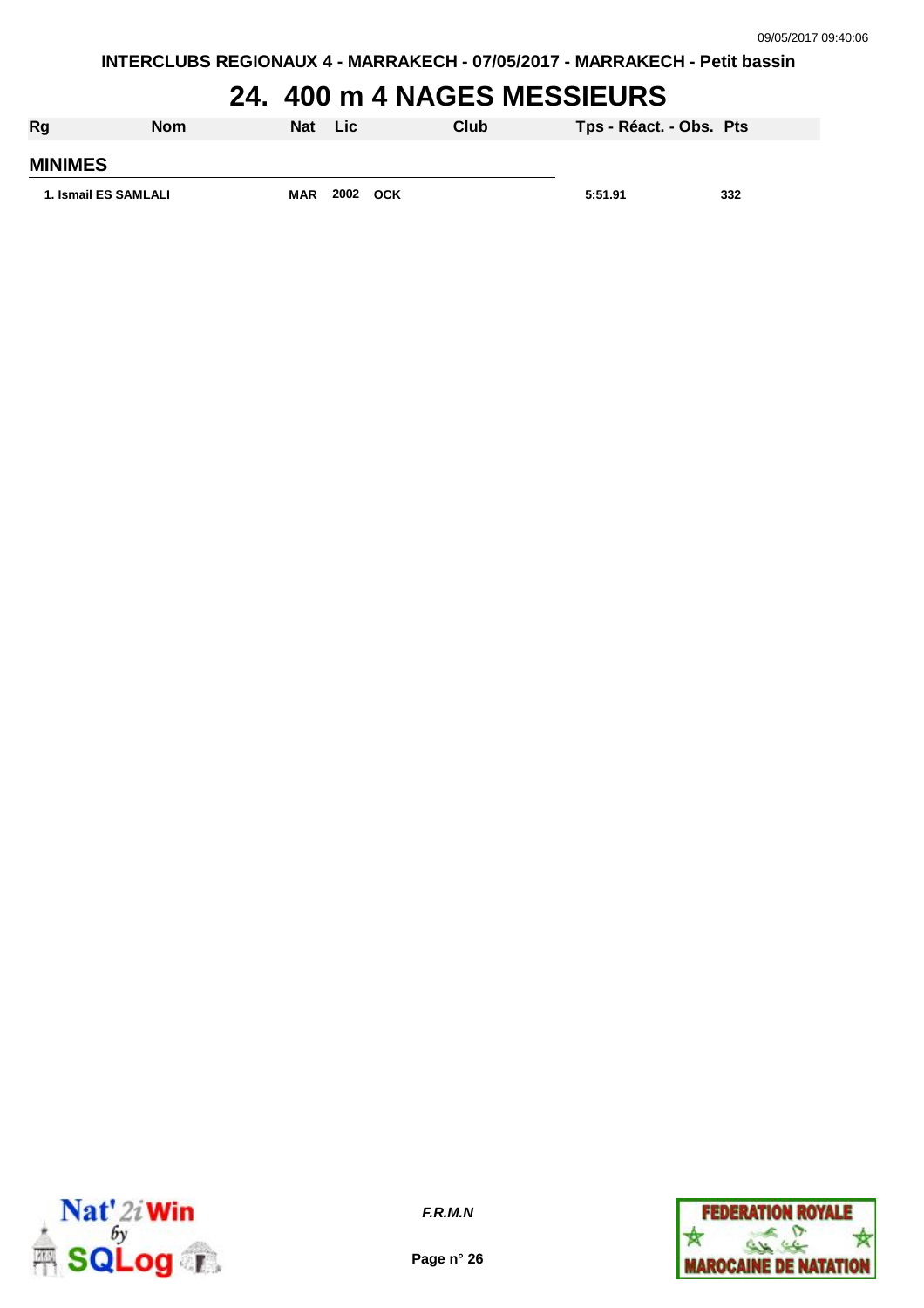#### **25. 400 m 4 NAGES DAMES**

| Rg                 | <b>Nom</b> | Nat        | <b>Lic</b> | Club | Tps - Réact. - Obs. Pts |     |
|--------------------|------------|------------|------------|------|-------------------------|-----|
| <b>MINIMES</b>     |            |            |            |      |                         |     |
| 1. Hafsa EL ABBARI |            | <b>MAR</b> | 2002 OCK   |      | 5:35.09                 | 514 |



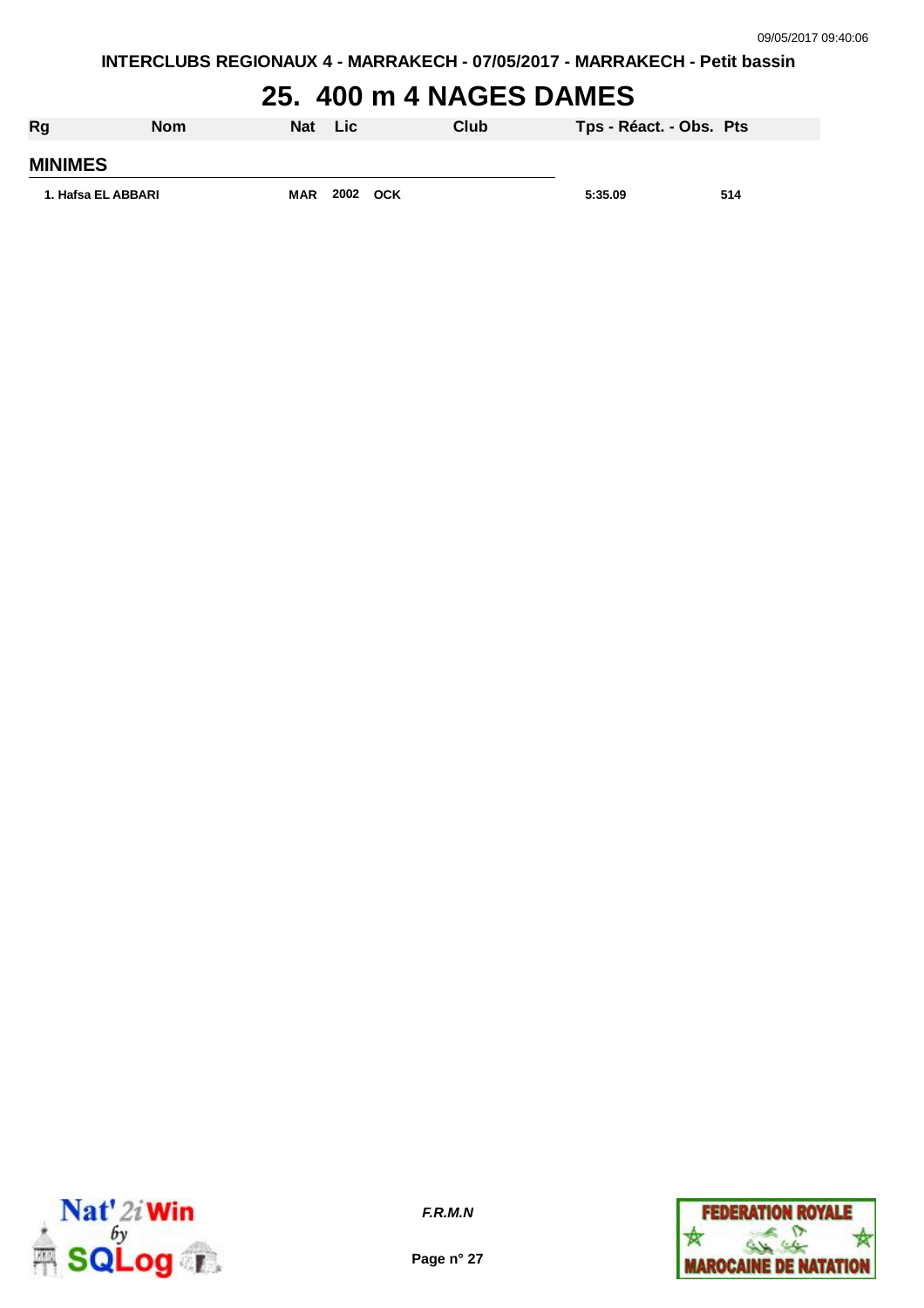**INTERCLUBS REGIONAUX 4 - MARRAKECH - 07/05/2017 - MARRAKECH - Petit bassin**

## **26. 200 m PAPILLON DAMES**

| Rg                | <b>Nom</b> | Nat Lic    |      |            | Club | Tps - Réact. - Obs. Pts |     |
|-------------------|------------|------------|------|------------|------|-------------------------|-----|
| <b>MINIMES</b>    |            |            |      |            |      |                         |     |
| 1. Mariam SELLAFI |            | <b>MAR</b> | 2002 | <b>OCK</b> |      | 2:56.97                 | 326 |



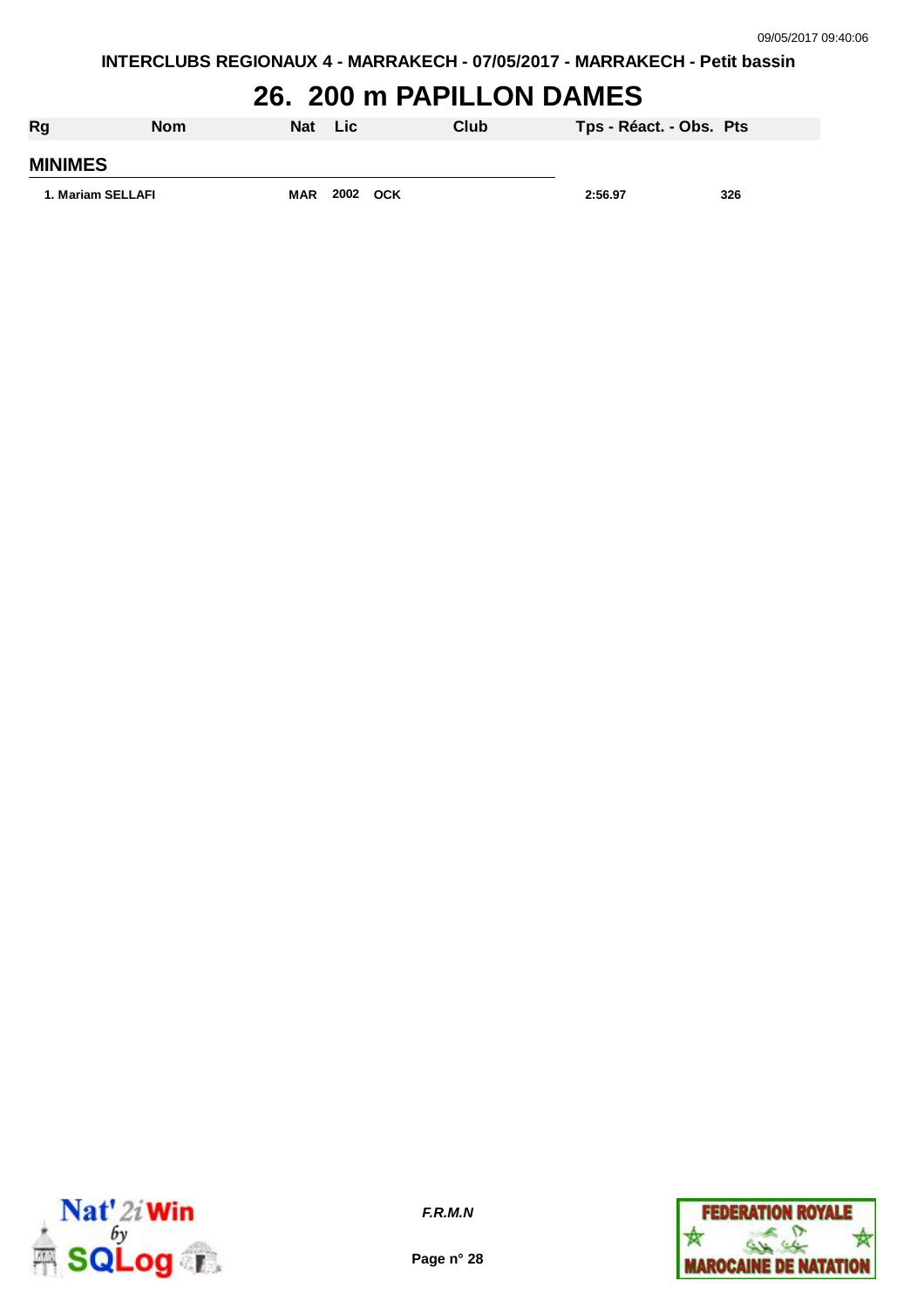# **27. 100 m DOS MESSIEURS**

| Rg                | <b>Nom</b>               | <b>Nat</b> | Lic. |               | Club | Tps - Réact. - Obs. Pts |     |
|-------------------|--------------------------|------------|------|---------------|------|-------------------------|-----|
| <b>CADETS</b>     |                          |            |      |               |      |                         |     |
|                   | 1. Othmane BENLACHHAB    | <b>MAR</b> | 2001 | <b>ASAMIN</b> |      | 1:13.55                 | 352 |
| <b>MINIMES</b>    |                          |            |      |               |      |                         |     |
|                   | 1. Ismail ES SAMLALI     | MAR        | 2002 | <b>OCK</b>    |      | 1:09.59                 | 415 |
| 2. Monssif HAITAM |                          | <b>MAR</b> | 2002 | <b>OCK</b>    |      | 1:11.14                 | 389 |
|                   | 3. Mohamed Amine DIDOUCH | <b>MAR</b> | 2003 | <b>ASAMIN</b> |      | 1:14.91                 | 333 |
| 4. Mounir ZAHIDI  |                          | <b>MAR</b> | 2002 | <b>JIHA</b>   |      | 1:18.61                 | 288 |
|                   | 5. Othmane AIT SALAH     | <b>MAR</b> | 2002 | <b>JIHA</b>   |      | 1:21.27                 | 261 |
| 6. Ziad SGHYAR    |                          | <b>MAR</b> | 2002 | <b>KACM</b>   |      | 1:22.88                 | 246 |



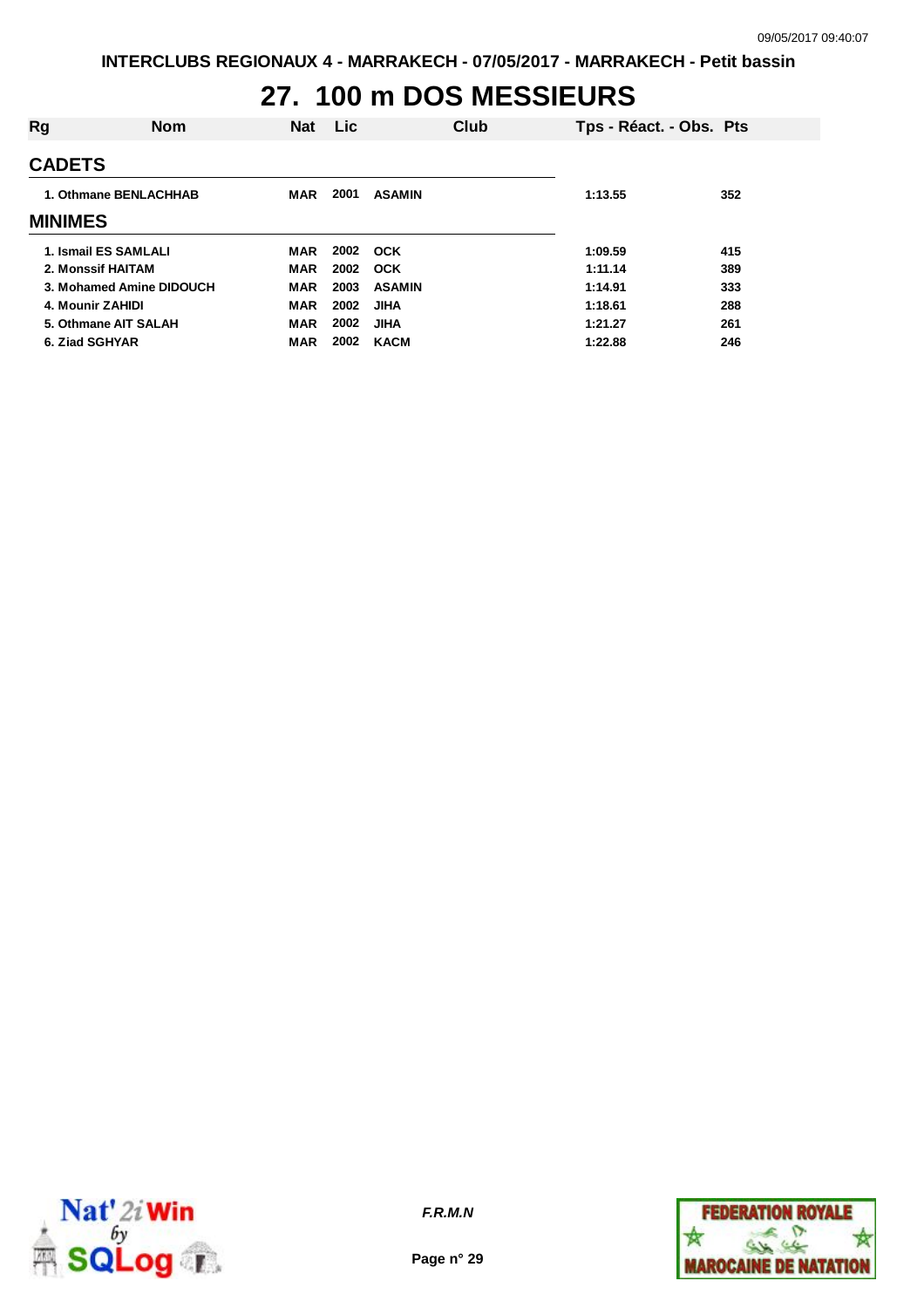### **28. 100 m DOS DAMES**

| Rg                                                                    | <b>Nom</b> | <b>Nat</b>                             | <b>Lic</b>               |                          | Club | Tps - Réact. - Obs. Pts       |                   |
|-----------------------------------------------------------------------|------------|----------------------------------------|--------------------------|--------------------------|------|-------------------------------|-------------------|
| <b>CADETS</b>                                                         |            |                                        |                          |                          |      |                               |                   |
| 1. Kaoutar KHALED<br>2. Wissal NAFR                                   |            | MAR<br><b>MAR</b>                      | 2001<br>2000             | <b>OCK</b><br><b>OCK</b> |      | 1:17.88<br>1:18.81            | 415<br>401        |
| <b>MINIMES</b>                                                        |            |                                        |                          |                          |      |                               |                   |
| 1. Hafsa EL ABBARI<br>2. Oumaima FADILE<br><b>TLD. Yasmine BANADI</b> |            | <b>MAR</b><br><b>MAR</b><br><b>MAR</b> | 2002 OCK<br>2002<br>2003 | <b>OCK</b><br>OCK        |      | 1:16.63<br>1:28.51<br>1:49.67 | 436<br>283<br>148 |



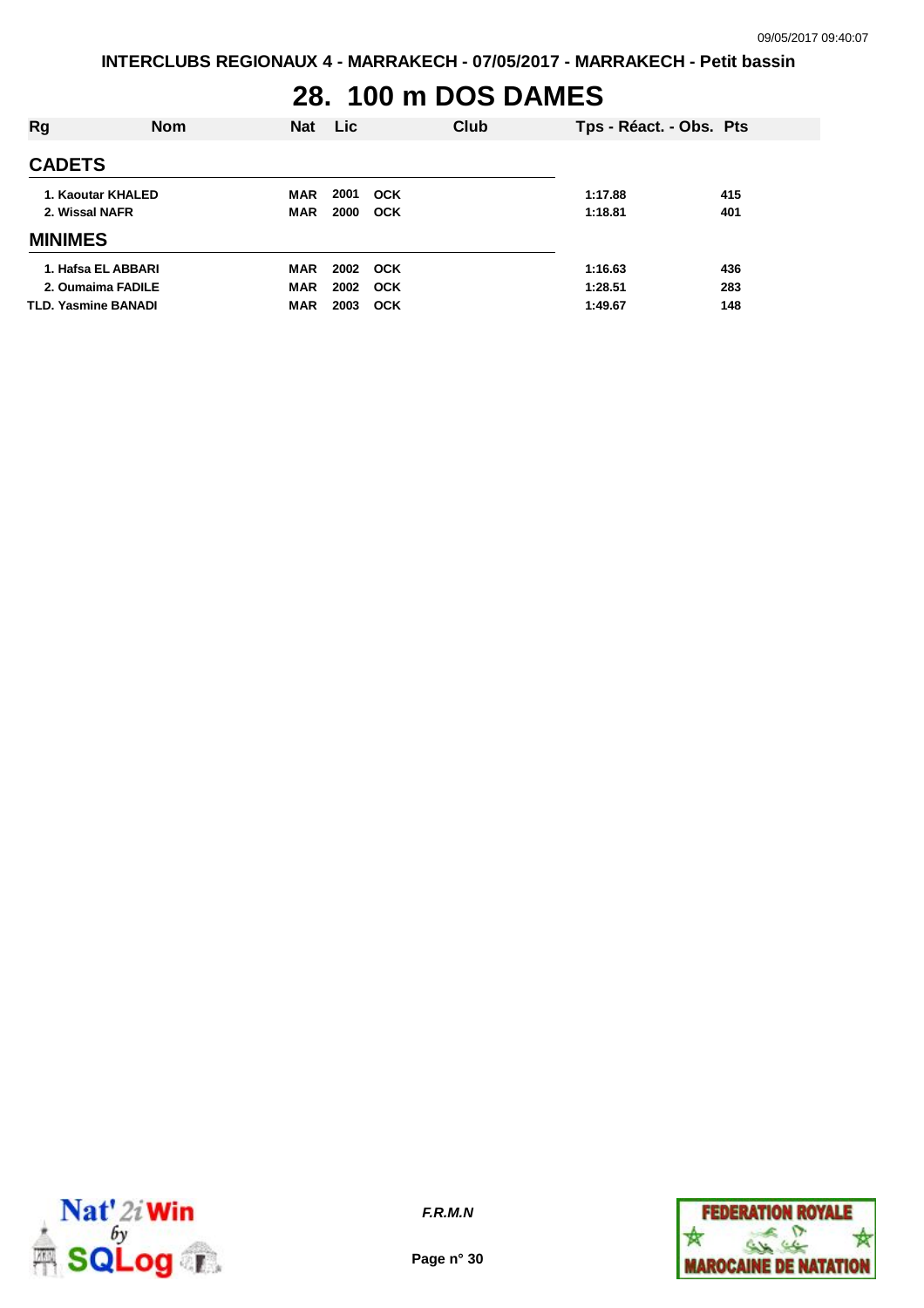#### **29. 50 m NAGE LIBRE DAMES**

| <b>Rg</b> | <b>Nom</b>                      | <b>Nat</b> | Lic  |               | Club | Tps - Réact. - Obs. Pts |     |
|-----------|---------------------------------|------------|------|---------------|------|-------------------------|-----|
|           | <b>CADETS</b>                   |            |      |               |      |                         |     |
|           | 1. Hiba FAHSI                   | <b>MAR</b> | 2001 | <b>OCK</b>    |      | 27.63                   | 633 |
|           | 2. Doha FAHSI                   | <b>MAR</b> | 2001 | <b>OCK</b>    |      | 27.64                   | 633 |
|           | 3. Mariam LAMGHARI              | <b>MAR</b> | 2000 | <b>OCK</b>    |      | 30.25                   | 482 |
|           | 4. Wissal NAFR                  | <b>MAR</b> | 2000 | <b>OCK</b>    |      | 30.94                   | 451 |
|           | 5. Ayya AJDI                    | <b>MAR</b> | 2001 | <b>KACM</b>   |      | 31.00                   | 448 |
|           | 6. Kaoutar KHALED               | <b>MAR</b> | 2001 | <b>OCK</b>    |      | 32.50                   | 389 |
|           | 7. Karima ALAYOUD               | <b>MAR</b> | 2001 | <b>CMND</b>   |      | 33.00                   | 372 |
|           | 8. Maria AIT BOUSERHANE         | <b>MAR</b> | 2001 | <b>JIHA</b>   |      | 33.45                   | 357 |
|           | 9. Asmaa EDDOUNE                | <b>MAR</b> | 2001 | <b>JIHA</b>   |      | 34.75                   | 318 |
|           | <b>TLD. Zineb DRIOUACHE</b>     | <b>MAR</b> | 2000 | <b>CMND</b>   |      | 36.63                   | 271 |
|           | <b>TLD. Rim LAABIED</b>         | <b>MAR</b> | 2001 | <b>CMND</b>   |      | 37.53                   | 252 |
|           | <b>NC. Nouhaila ED-DLIMI</b>    | <b>MAR</b> | 2001 | <b>KACM</b>   |      | Frf n.d.                |     |
|           | <b>MINIMES</b>                  |            |      |               |      |                         |     |
|           | 1. Mariam SELLAFI               | MAR        | 2002 | <b>OCK</b>    |      | 28.87                   | 555 |
|           | 2. Hafsa EL ABBARI              | <b>MAR</b> | 2002 | <b>OCK</b>    |      | 30.89                   | 453 |
|           | 3. Oumaima FADILE               | <b>MAR</b> | 2002 | <b>OCK</b>    |      | 31.97                   | 409 |
|           | 4. Ghita AIT EL HAJ             | <b>MAR</b> | 2002 | <b>JIHA</b>   |      | 32.84                   | 377 |
|           | 5. Nada EL AISSARI              | <b>MAR</b> | 2003 | <b>ASAMIN</b> |      | 33.26                   | 363 |
|           | 6. Salma BOUHMALA               | <b>MAR</b> | 2002 | <b>OCS</b>    |      | 33.50                   | 355 |
|           | 7. Yasmine BANADI               | <b>MAR</b> | 2003 | <b>OCK</b>    |      | 36.13                   | 283 |
|           | 8. Ihssane ELJAZOULI            | <b>MAR</b> | 2003 | <b>OCS</b>    |      | 37.49                   | 253 |
|           | 9. Hala MALLOULI                | <b>MAR</b> | 2003 | <b>OCK</b>    |      | 37.76                   | 248 |
|           | <b>TLD. Hibat Allah DOUADA</b>  | <b>MAR</b> | 2002 | <b>KACM</b>   |      | 38.56                   | 233 |
|           | <b>TLD. Amina DRIOUACHE</b>     | <b>MAR</b> | 2002 | <b>CMND</b>   |      | 38.72                   | 230 |
|           | <b>TLD. Amira ELOUAZZANI</b>    | MAR        | 2003 | <b>OCS</b>    |      | 38.72                   | 230 |
|           | <b>TLD. Salma EL MACHFOU</b>    | MAR        | 2003 | <b>JIHA</b>   |      | 38.73                   | 230 |
|           | <b>TLD. Salma MOUNA</b>         | <b>MAR</b> | 2002 | <b>CMND</b>   |      | 39.07                   | 224 |
|           | TLD. Ikbal OKKELI               | <b>MAR</b> | 2002 | <b>KACM</b>   |      | 42.34                   | 176 |
|           | <b>NC. Farah ALAOUI MORTAJI</b> | <b>MAR</b> | 2003 | <b>ASNS</b>   |      | Frf n.d.                |     |
|           | <b>NC. Tamima EL HOMAM</b>      | <b>MAR</b> | 2003 | <b>CKM</b>    |      | Frf n.d.                |     |
|           | <b>NC. Nidal BAYAR</b>          | <b>MAR</b> | 2003 | <b>OCS</b>    |      | Frf n.d.                |     |



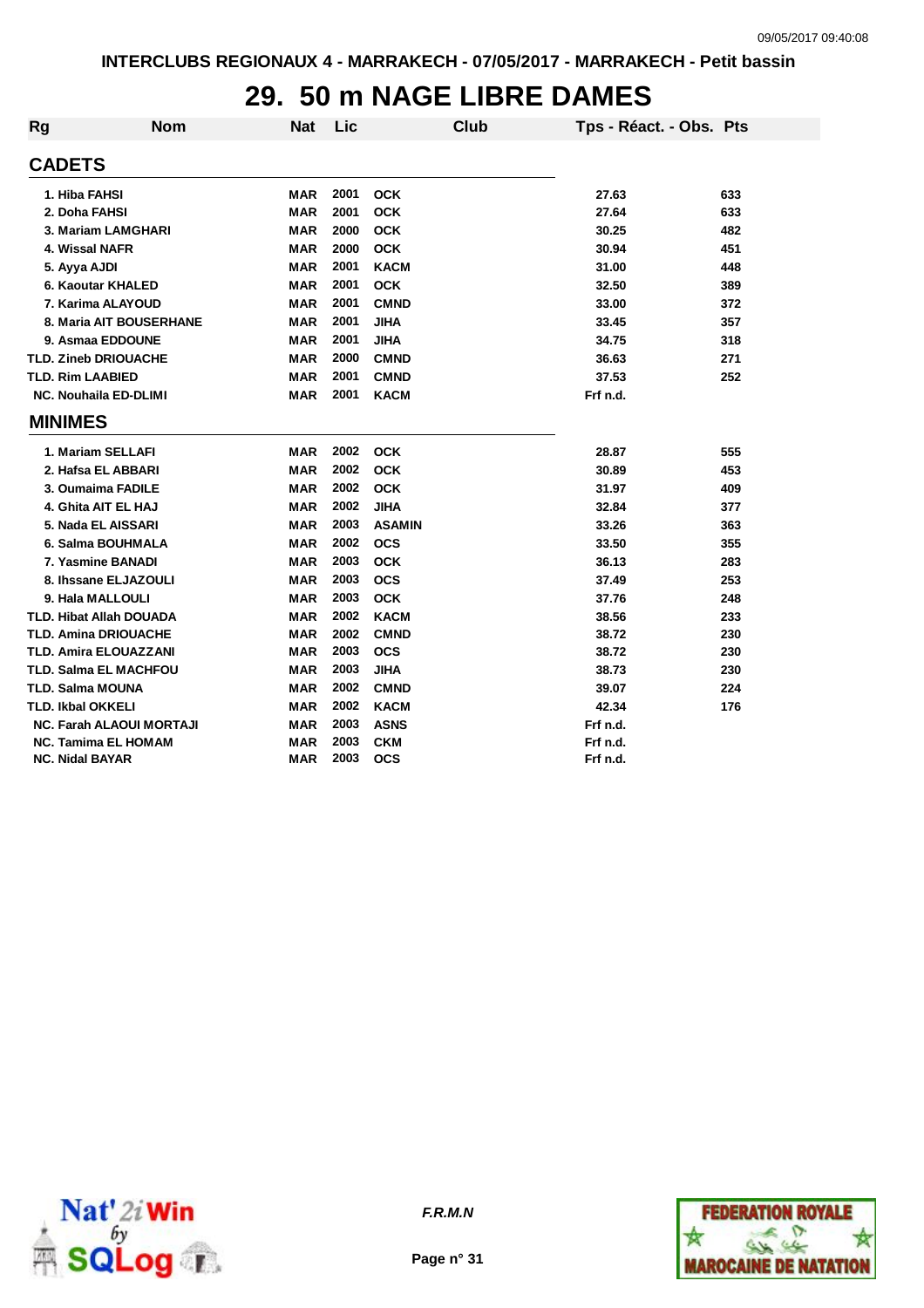#### **30. 50 m NAGE LIBRE MESSIEURS**

| Rg                        | <b>Nom</b>                                                   | Nat        | Lic          |                              | Club | Tps - Réact. - Obs. Pts |            |
|---------------------------|--------------------------------------------------------------|------------|--------------|------------------------------|------|-------------------------|------------|
| <b>SENIORS</b>            |                                                              |            |              |                              |      |                         |            |
|                           | 1. Younes Taha NADIFIYINE                                    | MAR        | 1995         | <b>KACM</b>                  |      | 27.25                   | 452        |
|                           | 2. Mohamed CHEQBOUB                                          | MAR        | 1992         | <b>KACM</b>                  |      | 27.51                   | 439        |
|                           | 3. Hamza OUASSAS                                             | <b>MAR</b> | 1991         | <b>CBN</b>                   |      | 29.04                   | 373        |
|                           | <b>NC. Ayoub ESSALEHI</b>                                    | <b>MAR</b> | 1995         | <b>CMM</b>                   |      | Frf n.d.                |            |
| <b>NC. Anas GHAFEL</b>    |                                                              | <b>MAR</b> | 1993         | <b>CMM</b>                   |      | Frf n.d.                |            |
| <b>NC. Karim ITRO</b>     |                                                              | MAR        | 1992         | <b>CMND</b>                  |      | Frf n.d.                |            |
| <b>JUNIORS</b>            |                                                              |            |              |                              |      |                         |            |
|                           | 1. Achraf LAKHDAR                                            | MAR        | 1998         | <b>KACM</b>                  |      | 27.73                   | 428        |
|                           | 2. Omar KHALAL                                               | MAR        | 1999         | <b>KACM</b>                  |      | 29.03                   | 373        |
| 3. Ali HAFID              |                                                              | MAR        | 1998         | JIHA                         |      | 30.56                   | 320        |
|                           | <b>TLD. Mohamed EL QORRI</b>                                 | MAR        | 1999         | <b>CMM</b>                   |      | 32.63                   | 263        |
| <b>CADETS</b>             |                                                              |            |              |                              |      |                         |            |
|                           | 1. Saad Amine DABBAR                                         | MAR        | 2000         | <b>OCK</b>                   |      | 26.56                   | 488        |
|                           | 2. Hamza ALAOUI MORTAJI                                      | <b>MAR</b> | 2000         | <b>ASNS</b>                  |      | 26.88                   | 470        |
|                           | 3. Mehdi QAISSOUNI                                           | <b>MAR</b> | 2001         | <b>OCS</b>                   |      | 26.94                   | 467        |
|                           | 4. Yassine SAFIR                                             | <b>MAR</b> | 2001         | <b>ASAMIN</b>                |      | 27.03                   | 463        |
|                           | 5. Mohammed COURDI                                           | <b>MAR</b> | 2001         | <b>OCS</b>                   |      | 27.66                   | 432        |
|                           | 6. Anas OUGOUIS                                              | <b>MAR</b> | 2001         | <b>OCK</b>                   |      | 27.78                   | 426        |
|                           | 7. Omar EL HAMDANI                                           | <b>MAR</b> | 2001<br>2001 | <b>JIHA</b>                  |      | 27.95                   | 418        |
|                           | 8. Yassine ELAOUD                                            | <b>MAR</b> | 2001         | <b>CMND</b><br><b>ASAMIN</b> |      | 28.22<br>28.71          | 407        |
|                           | 9. El Mehdi DIANE<br>10. Yahya AOKACH                        | MAR<br>MAR | 2000         | <b>JIHA</b>                  |      | 28.95                   | 386<br>377 |
|                           | 11. Othmane BENLACHHAB                                       | MAR        | 2001         | <b>ASAMIN</b>                |      | 29.00                   | 375        |
|                           | <b>12. Yassine CHERGUI MOUANE</b>                            | MAR        | 2001         | <b>OCS</b>                   |      | 30.14                   | 334        |
|                           | <b>13. Ahmed DAHLANE</b>                                     | MAR        | 2001         | <b>JIHA</b>                  |      | 30.28                   | 329        |
|                           | 14. Abdelmoughit CHHABNI                                     | MAR        | 2000         | <b>CMM</b>                   |      | 30.72                   | 315        |
|                           | 15. Mustafa AITBELLA                                         | MAR        | 2000         | <b>OCS</b>                   |      | 31.00                   | 307        |
|                           | <b>16. Ayoub EL HAMDOUNI</b>                                 | MAR        | 2001         | <b>OCS</b>                   |      | 31.02                   | 306        |
|                           | <b>17. Anas AIT HADDOUCH</b>                                 | <b>MAR</b> | 2001         | <b>ASAMIN</b>                |      | 31.13                   | 303        |
|                           | 18. Abdelmajid ANKA SOUBAAI                                  | <b>MAR</b> | 2001         | <b>KACM</b>                  |      | 31.17                   | 302        |
|                           | <b>19. Hicham EL GHOUFILI</b>                                | <b>MAR</b> | 2000         | <b>KACM</b>                  |      | 31.41                   | 295        |
| <b>TLD. Amine CHIHAZ</b>  |                                                              | <b>MAR</b> | 2001         | <b>CBN</b>                   |      | 33.03                   | 253        |
|                           | <b>TLD. Anas LAKNANBI</b>                                    | <b>MAR</b> | 2000         | <b>JIHA</b>                  |      | 33.38                   | 245        |
| <b>TLD. Taha AFAR</b>     |                                                              | MAR        | 2001         | <b>ASNS</b>                  |      | 33.84                   | 236        |
| <b>TLD. Amine TORCHI</b>  |                                                              | MAR        | 2000<br>2000 | <b>CMM</b>                   |      | 33.91                   | 234        |
|                           | <b>TLD. Youness BELBOUKHARI</b><br><b>TLD. Hamza BATRONE</b> | MAR        | 2000         | <b>CBN</b><br><b>CKM</b>     |      | 35.50<br>38.59          | 204        |
| <b>TLD. Yassine NASER</b> |                                                              | MAR<br>MAR | 2001         | <b>CMM</b>                   |      | 42.03                   | 159<br>123 |
|                           | <b>TLD. Younes ELBEZOUARI</b>                                | <b>MAR</b> | 2001         | <b>CMM</b>                   |      | 42.56                   | 118        |
|                           | <b>NC. Marouane LABOUITA</b>                                 | MAR        | 2001         | <b>KACM</b>                  |      | Frf n.d.                |            |
| <b>MINIMES</b>            |                                                              |            |              |                              |      |                         |            |
|                           | 1. Ouissam NAJIH                                             | MAR        | 2002         | <b>KACM</b>                  |      | 26.48                   | 492        |
|                           | 2. Monssif HAITAM                                            | MAR        | 2002         | <b>OCK</b>                   |      | 26.63                   | 484        |
|                           | <b>3. Lounes MOUHOUBI</b>                                    | MAR        | 2002         | <b>CBN</b>                   |      | 27.03                   | 463        |
| 4. Ilias LIZE             |                                                              | MAR        | 2002         | <b>CMND</b>                  |      | 27.91                   | 420        |
|                           | 4. Anas QOUANANE                                             | <b>MAR</b> | 2003         | <b>JIHA</b>                  |      | 27.91                   | 420        |
|                           | 6. Youssef KARADA                                            | MAR        | 2003         | <b>CBN</b>                   |      | 28.16                   | 409        |
|                           | 7. Yahya MOUHIB                                              | MAR        | 2002         | <b>OCK</b>                   |      | 28.75                   | 384        |
|                           | 8. Ismail ES SAMLALI                                         | MAR        | 2002         | <b>OCK</b>                   |      | 29.00                   | 375        |
|                           | 9. Ayoub BOUGANDOULA                                         | MAR        | 2002         | <b>OCK</b>                   |      | 29.42                   | 359        |
|                           | 10. Mounir ZAHIDI                                            | MAR        | 2002         | <b>JIHA</b>                  |      | 29.45                   | 358        |
|                           | 11. Rayyane ELOUAZZANI                                       | MAR        | 2002         | <b>OCS</b>                   |      | 29.95                   | 340        |
|                           | $\mathbf{Nat}'$ 2i Win                                       |            |              | F.R.M.N                      |      |                         | FEDEM      |
|                           |                                                              |            |              | Page n° 32                   |      |                         | AAROCAINE  |